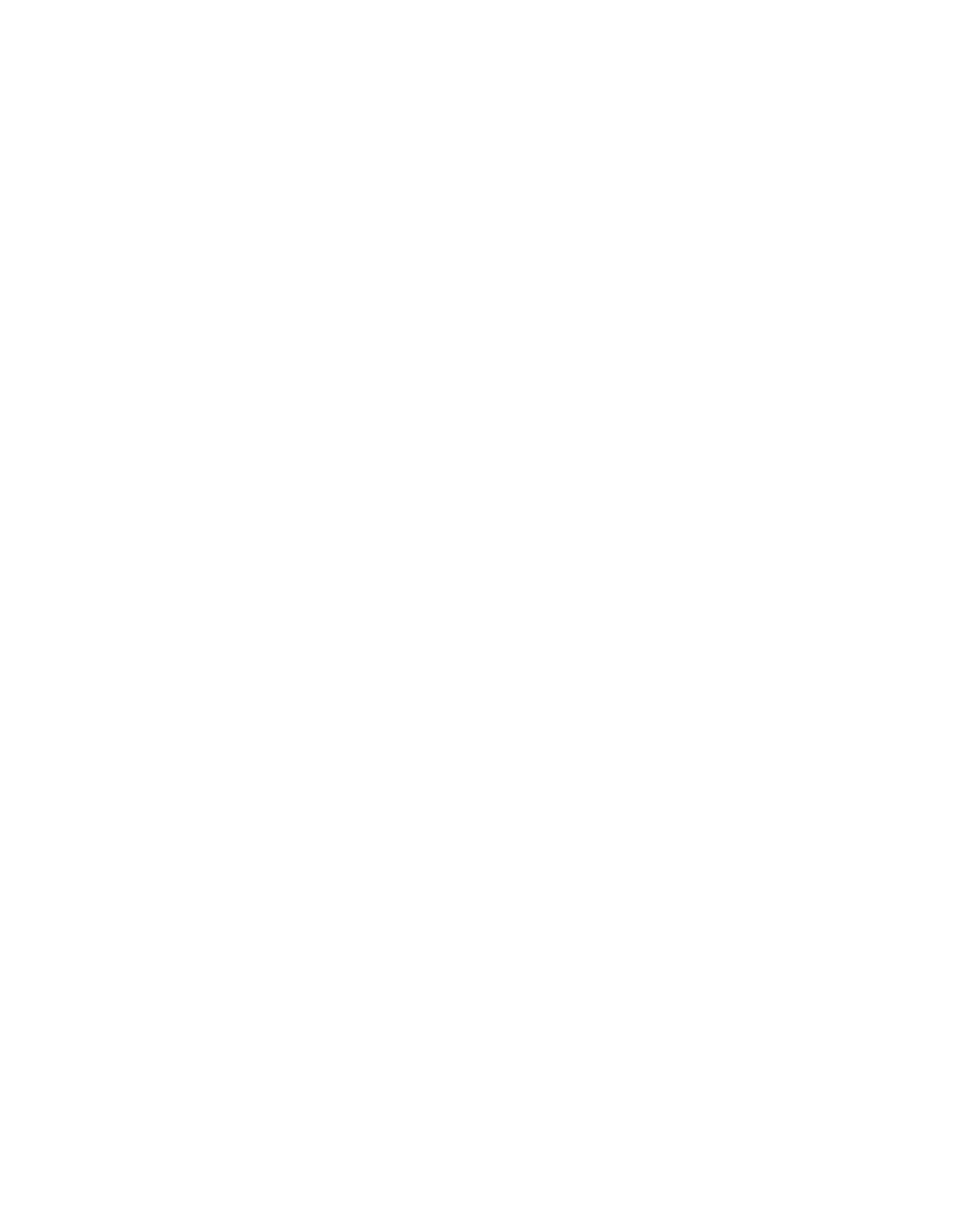# **ACTIVITY REPORT**

# **DEPARTMENT OF SOCIAL AND HEALTH SERVICES DEPARTMENT OF HEALTH DEPARTMENT OF LABOR & INDUSTRIES**

# **WASHINGTON STATE INSTITUTIONAL REVIEW BOARD**

 **Fiscal Year 2003** 

 **May 2004** 

Department of Social and Health Services Management Services Administration Research and Data Analysis Human Research Review Section Olympia, Washington 98504-5205

> When ordering please refer to Report # 11.97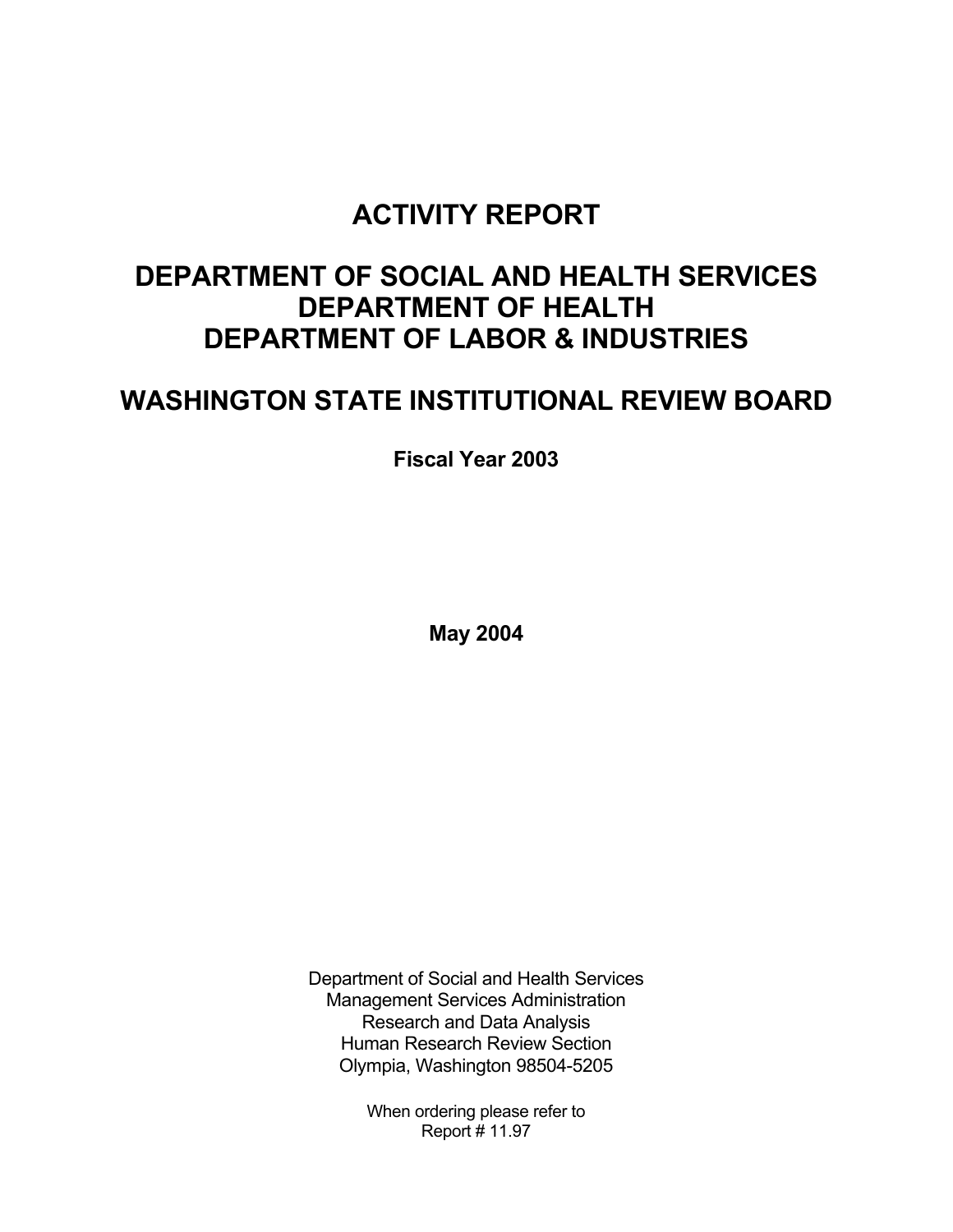### DEPARTMENT OF SOCIAL AND HEALTH SERVICES

Dennis Braddock, Secretary

## MANAGEMENT SERVICES

Kathleen Brockman, Chief Administrative Officer

## RESEARCH AND DATA ANALYSIS DIVISION

Elizabeth Kohlenberg, Ph.D., Director

## HUMAN RESEARCH REVIEW SECTION

Michael A. Garrick, Ph.D., Coordinator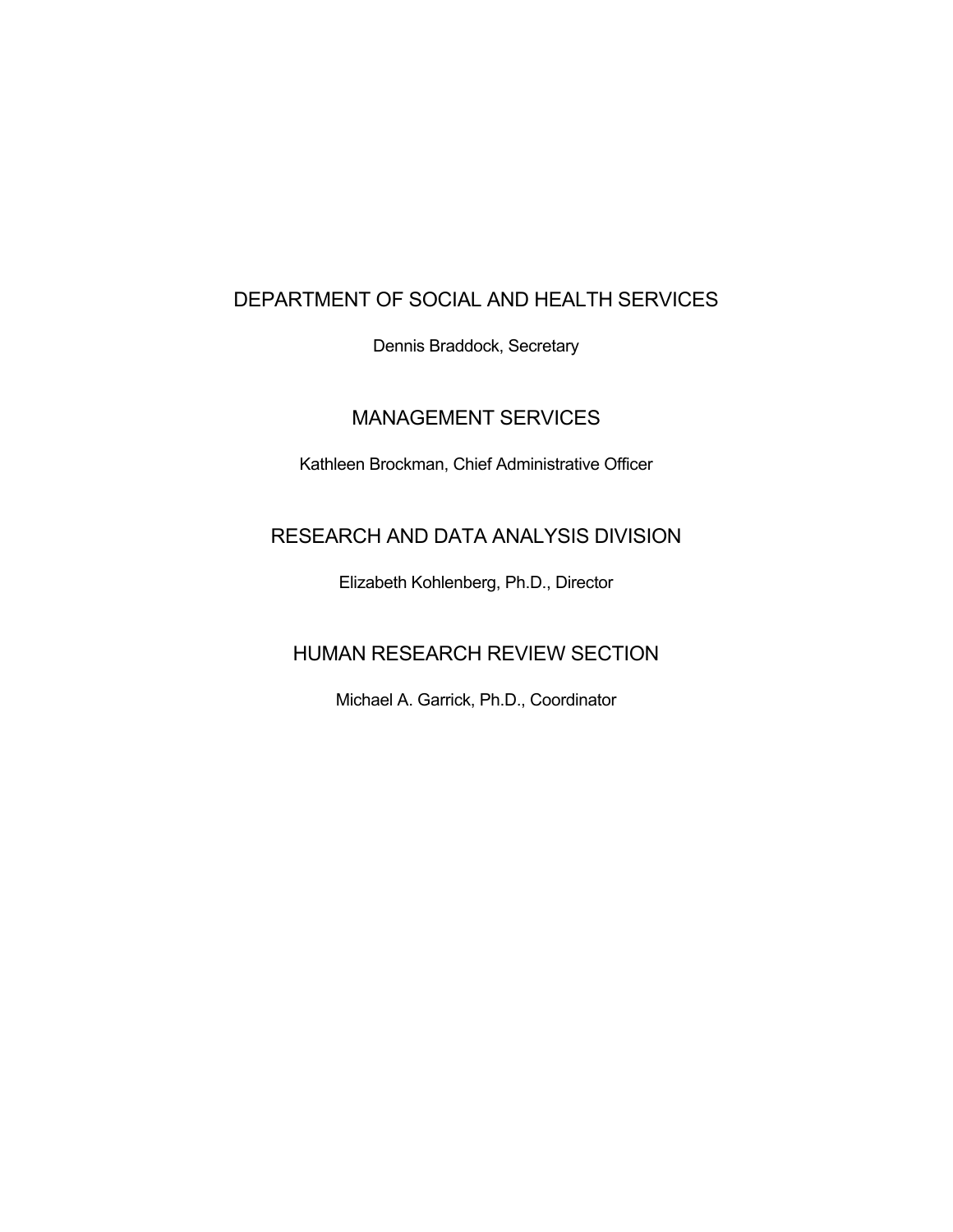#### **ACKNOWLEDGEMENTS**

This report is dedicated to the past and present members of the Washington State Institutional Review Board, who have contributed their time and expertise to represent the interests of those who have been asked to participate as subjects in research conducted within the jurisdiction of the Department of Social and Health Services, the Department of Health, and the Department of Labor and Industries.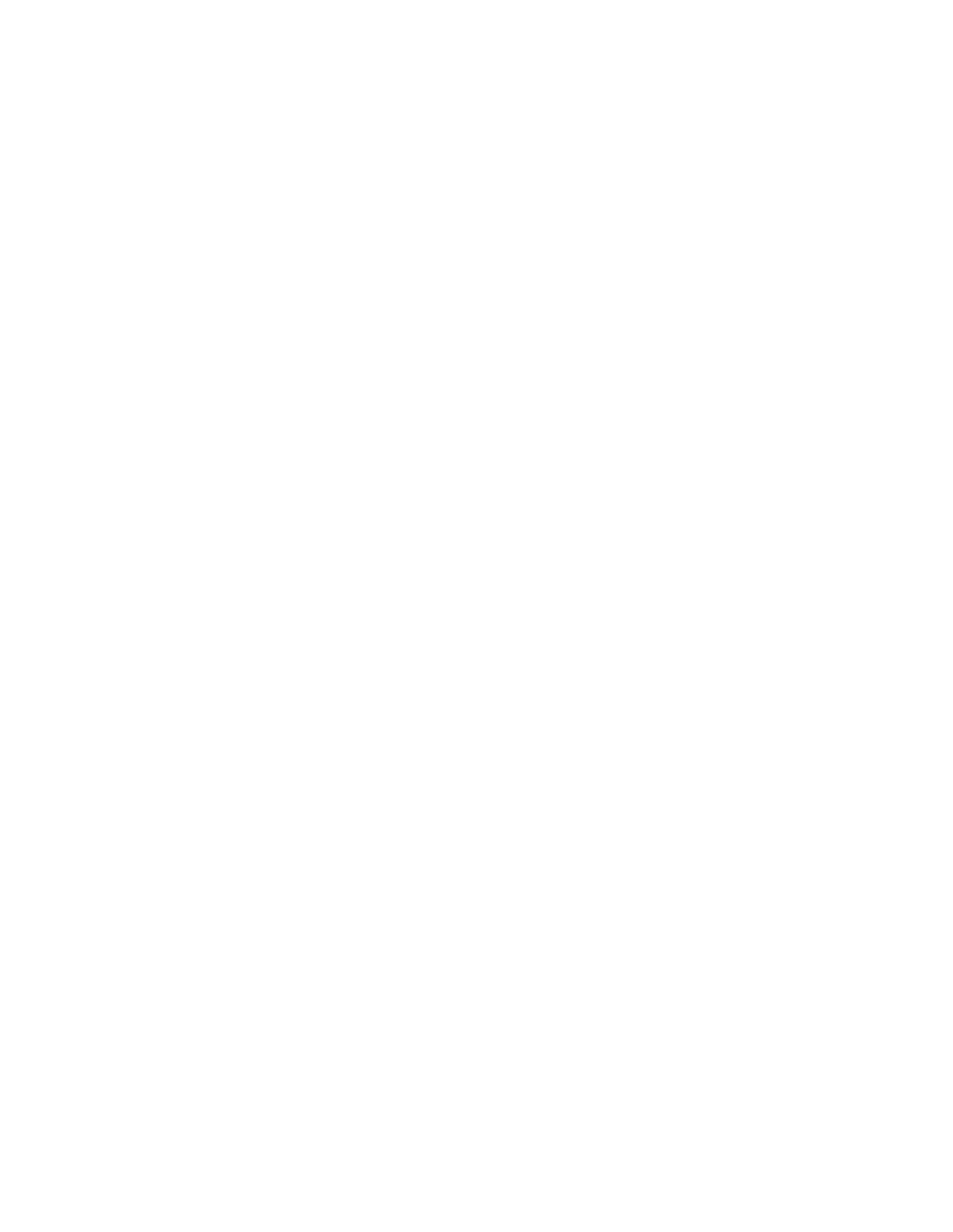#### WASHINGTON STATE INSTITUTIONAL REVIEW BOARD A

Executive Secretary **Chairperson** Michael A. Garrick, Ph.D. **Coordinator** DSHS Human Research Review Section

Associate Executive Secretary Margaret Frederick, M.P.H. Review Coordinator DSHS Human Research Review Section Dennis McBride, Ph.D. Senior Research Associate Washington Institute, Western Branch

**Members** 

Nancy Anderson, M.D., M.P.H. Medical Epidemiologist DSHS Medical Assistance Administration

David Bonauto, M.D., M.P.H. Associate Medical Director – SHARP Department of Labor & Industries

Steve Bowman, M.H.A. Manager, Research and Data Analysis DOH Emergency Medical and Trauma Prevention

Pat deHart, Sc.D. Epidemiologist DOH Immunization Project

Sharon Durfy, Ph.D. Research Scientist Illuminata, Inc.

Martha Holliday, M.P.H. Program Manager DSHS Children's Administration

Anna Y. Leon-Guerrero, Ph.D. Chair Department of Sociology Pacific Lutheran University

Danna Moore, Ph.D. Research Coordinator WSU Social and Economic Sciences Research Center

Robert D. Mootz, D.C. Associate Medical Director for Chiropractic Department of Labor & Industries

Robert Morasky, Ph.D. Field Services Psychologist DSHS Division of Developmental Disabilities

Melanie Payne, M.P.H. Epidemiologist Southwest Washington Health District

Jesús Reyna, R.N., B.S.N. **Consultant** HIV/AIDS Health Services

James VanDerslice, Ph.D. Environmental Epidemiologist DOH Environmental Health Programs

George Yeannakis, J.D. Prisoner Representative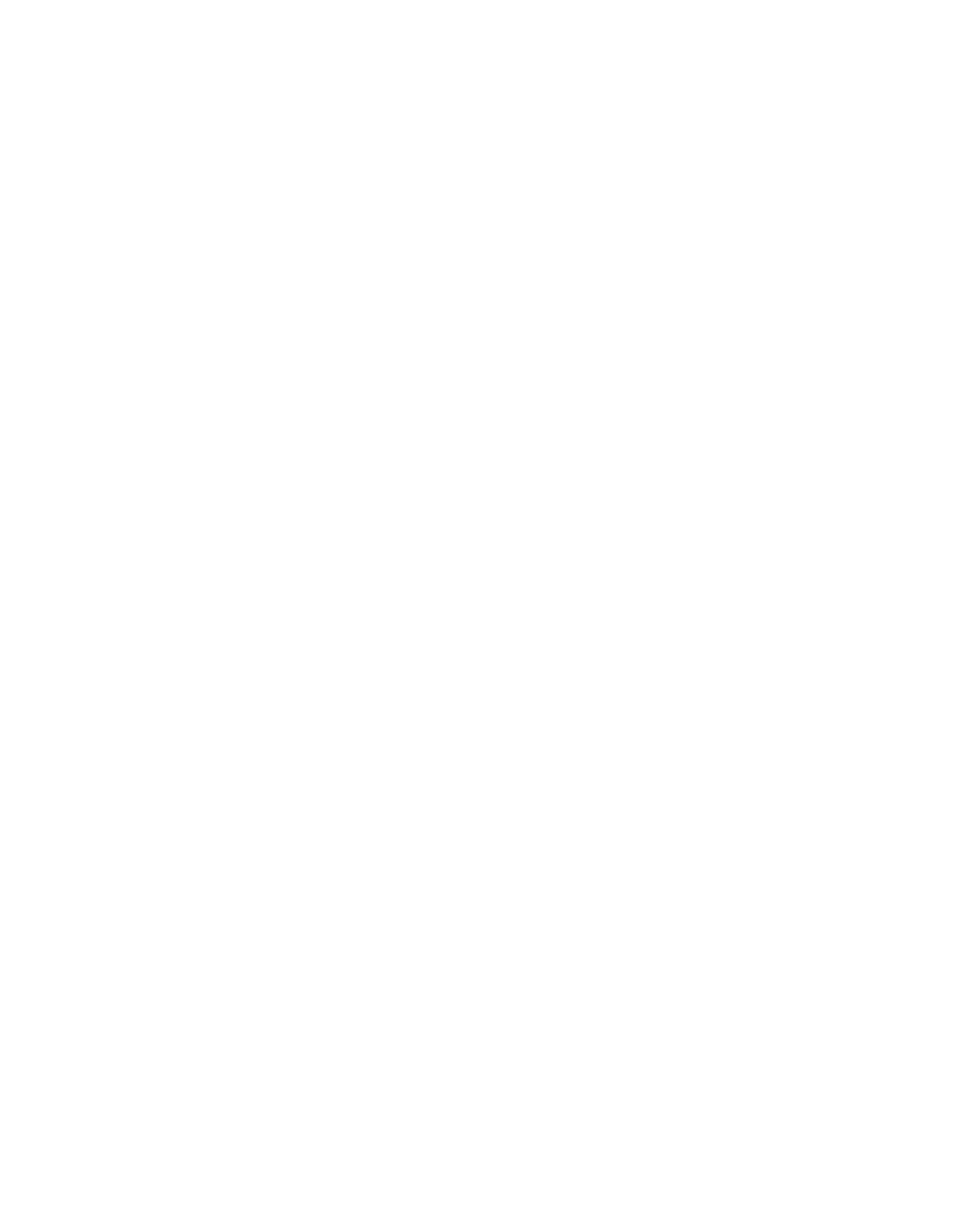#### WASHINGTON STATE INSTITUTIONAL REVIEW BOARD B

**Executive Secretary Chairperson** Michael A. Garrick, Ph.D. **Coordinator** DSHS Human Research Review Section

Associate Executive Secretary Margaret Frederick, M.P.H. Review Coordinator DSHS Human Research Review Section

Members Gary Blair, Ph.D. Research Investigator DOH Center for Health Statistics

Chris Blodgett, Ph.D. Associate Scientist WSU Department of Human Development

Cindy Bouillon-Jensen, M.A. Community Representative

Kevin Campbell, Dr.P.H. Research Investigator DSHS Alcohol and Substance Abuse

Maria Courogen, M.P.H. Lead Epidemiologist DOH Infectious Disease & Reproductive Health Assessment

Rachael Fantz, Pharm.D., B.C.P.P. Clinical Geropsychiatric Pharmacist Western State Hospital

Barbara Burns McGrath, Ph.D. Research Associate Professor UW School of Nursing

Megan Rutherford, Ph.D. Research Scientist UW Alcohol and Drug Abuse Institute Robert M. Fineman, M.D., Ph.D. Medical Consultant DOH Maternal & Child Health

John Steiger, Ph.D. Senior Forecaster Caseload Forecast Council

Hanne Thiede, D.V.M., M.P.H. Senior Epidemiologist Seattle-King County Dept of Public Health

John Thompson, M.P.A. Community Representative

Dolf van den Heuvel, Ph.D. Lead Psychologist DSHS Rainier School

Ronald Williams, M.D., M.P.H. Medical Director DSHS Juvenile Rehabilitation Administration

George Yeannakis, J.D. Prisoner Representative

Alternates: Nancy Anderson, M.D., M.P.H. Medical Epidemiologist DSHS Medical Assistance Administration

David Bonauto, M.D., M.P.H. Associate Medical Director – SHARP Department of Labor & Industries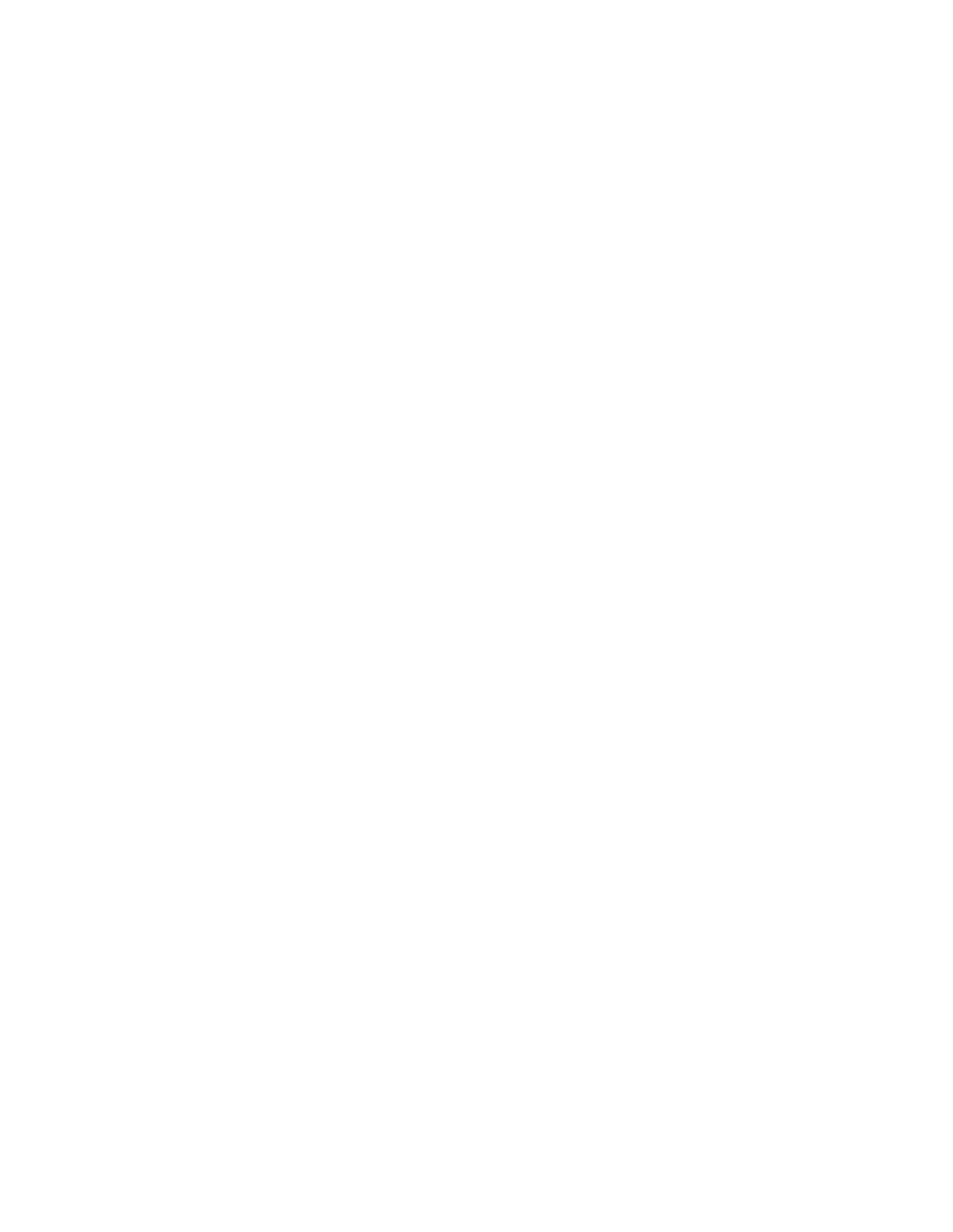# **TABLE OF CONTENTS**

| III. |  |
|------|--|
| IV.  |  |
| V.   |  |
| VI.  |  |
|      |  |
|      |  |
| IX.  |  |
| X.   |  |
|      |  |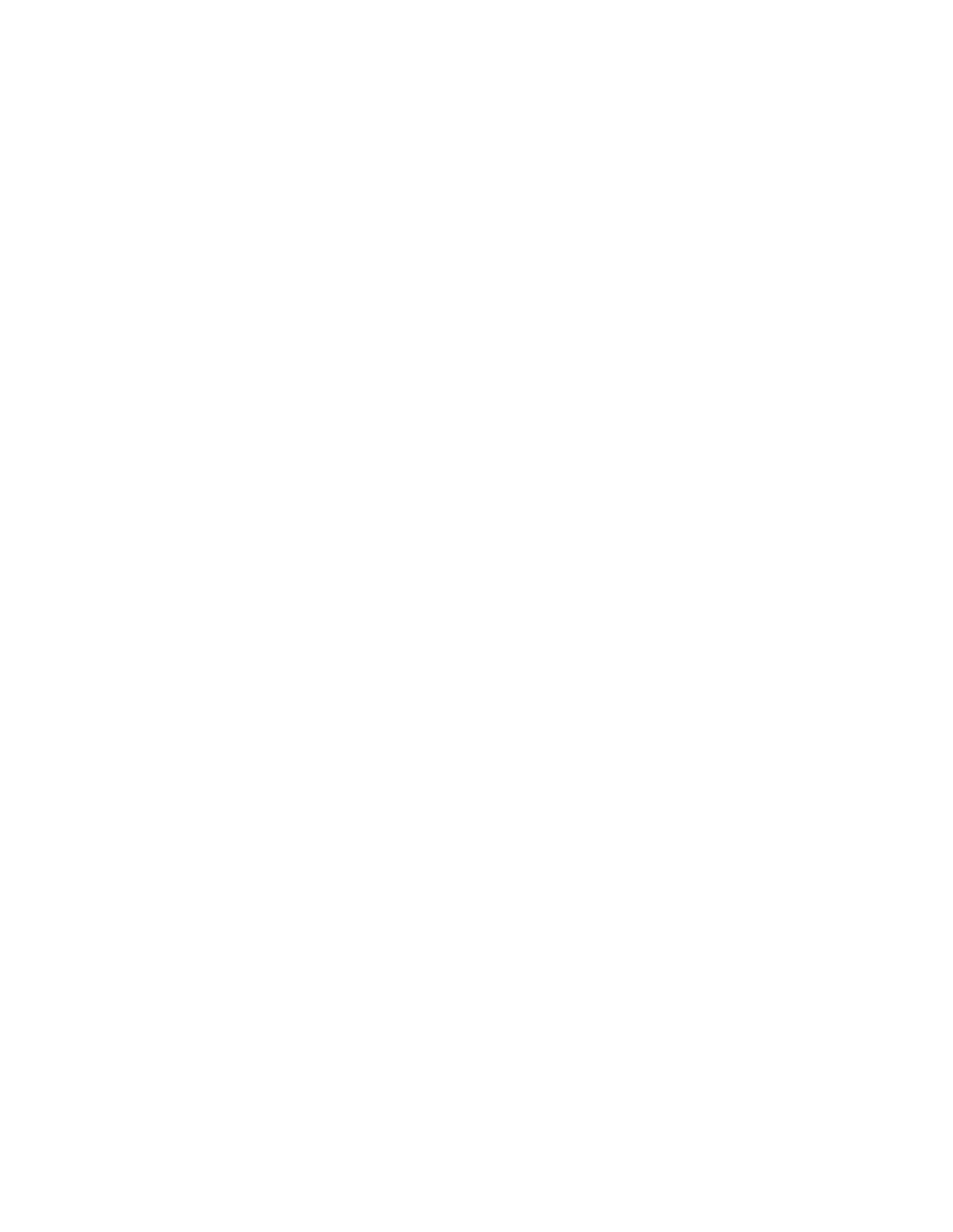#### **EXECUTIVE SUMMARY**

**THIS REPORT PROVIDES AN OVERVIEW OF THE WASHINGTON STATE INSTITUTIONAL REVIEW BOARD. IT SUMMARIZES THE BOARD'S AUTHORITY AND FUNCTIONS, OUTLINES THE HUMAN RESEARCH REVIEW PROCESS, AND DESCRIBES MAJOR ACTIVITIES DURING FISCAL YEAR 2003. IT ALSO INCLUDES A LOG OF ALL RESEARCH PROJECTS WHICH WERE REVIEWED DURING THIS PERIOD.**

Under Federalwide Assurances with the Department of Health and Human Services, the Washington State Institutional Review Board reviews and approves research (except exempted categories) sponsored by the Department of Social and Health Services (DSHS), the Department of Health (DOH), or the Department of Labor and Industries (L&I), conducted by or under the direction of any employee of agent of these state agencies, using any DSHS, DOH, or L&I property or facility, or using any non-public information held by these state agencies to identify or contact human research subjects or prospective subjects.

The review process is intended to protect the rights and welfare of subjects participating in the research, and to assure that the research is sound and is likely to produce benefits which are greater than the risks to subjects. The review also protects the departments from liability resulting from improperly conducted research.

The Washington State Institutional Review Board is comprised of professionals working both within and outside these three state agencies. Each Board has scientist members, and members whose primary interests are in non-scientific areas. Board members volunteer a substantial amount of their time to review proposals submitted by researchers. The membership of Review Board A and Review Board B is shown on pages v and vii.

The Review Board receives administrative support from the Human Research Review Section in the Department of Social and Health Services. Staff in the Section also serve as the Executive Secretary and Associate Executive Secretary of the Board.

More information about the departments' human research review policies and procedures, and copies of the *Washington State Agency Policy on Protection of Human Research Subjects* (revised April 14, 2003) and the departments' Research Application forms, are available on the Review Section's website: http://www1.dshs.wa.gov/rda/hrrs/. You may contact the Review Section at (360) 902-8075 or by email at: wsirb@dshs.wa.gov.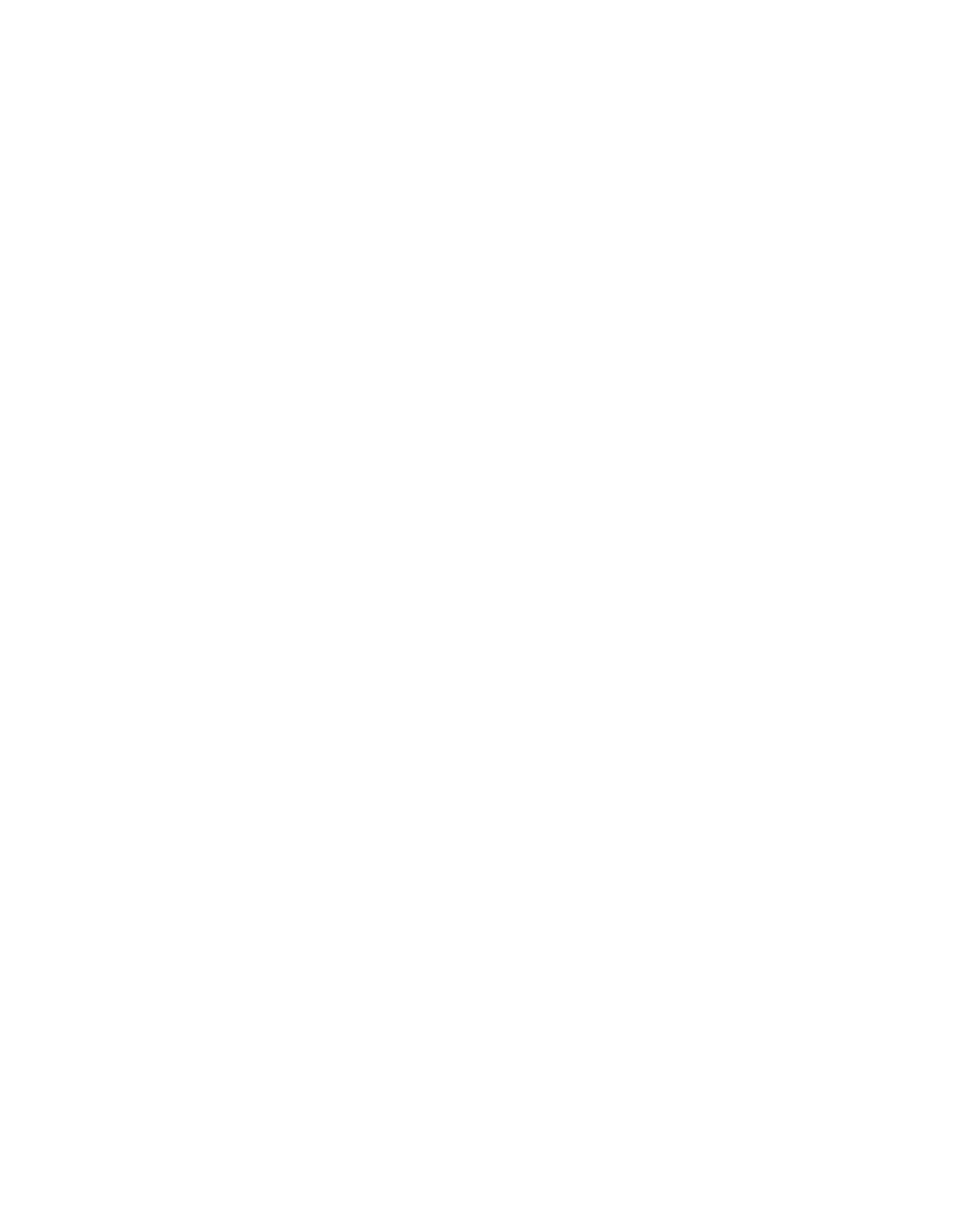#### **ACTIVITY REPORT**

Department of Social and Health Services Department of Health Department of Labor and Industries

Washington State Institutional Review Board

Fiscal Year 2003

#### **I. PURPOSE**

The Department of Social and Health Services (DSHS), Department of Health (DOH), and Department of Labor and Industries (L&I) are responsible for protecting the rights and welfare of clients, employees, and members of the general public who serve as subjects in research within the departments' jurisdiction. DSHS/DOH/L&I have fulfilled this responsibility by establishing a formal policy for the protection of human subjects, and by supporting a standing Institutional Review Board (IRB) which operates under the auspices of Federalwide Assurances (FWAs) with the federal Department of Health and Human Services. The Washington State Institutional Review Board housed in the Department of Social and Health Services is the IRB for the three state agencies.

The Washington State Institutional Review Board has primary responsibility for implementing the departments' human subjects protection policy. The Review Board conducts an ethical and a technical review of proposed research to assure that the rights and welfare of subjects are adequately protected, and that risks are minimized, are not unreasonable, and are outweighed by potential benefits. The review must also determine that the proposed design and methods are adequate and appropriate in light of stated project objectives.

#### **II. AUTHORITY**

The departments' human subjects protection policy complies with federal regulations (45 CFR 46, 45 CFR 164) and with protective requirements of state law (e.g., RCW 42.48; RCW 70.02). Washington Administrative Code (WAC 388-10), DSHS Administrative Policy 12.01, DOH Administrative Policy 03.001, and L&I Administrative Policy 9.43, prohibit any departmental service or administrative unit from allowing the conduct of research and related activities until the plans or protocols have been approved by the Review Board. The departments' policy is described more fully in the *Washington State Agency Policy on Protection of Human Research Subjects*, revised April 14, 2003, available to download from the Review Section website: [http://www1.dshs.wa.gov/rda/hrrs/.](http://www1.dshs.wa.gov/rda/hrrs/)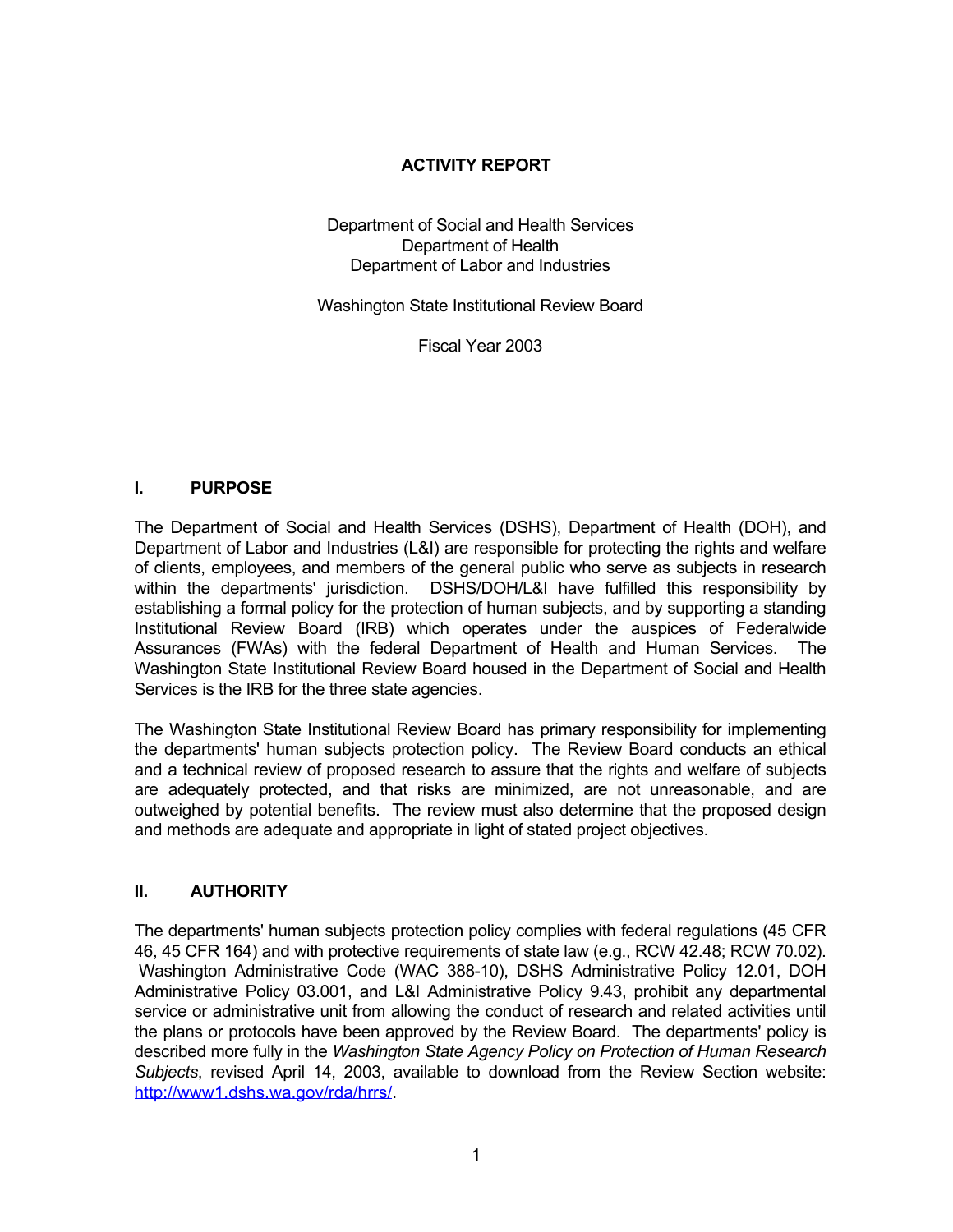### **III. ACTIVITIES SUBJECT TO BOARD REVIEW**

Except for research activities specifically exempted in the *Washington State Agency Policy on Protection of Human Research Subjects,* Section XI, the departments' human research review policy applies to all research and related activities that are (i) sponsored by DSHS/DOH/L&I, (ii) conducted by an employee or agent of DSHS/DOH/L&I, (iii) which use any DSHS/DOH/L&I property or facility, or (iv) which involve the use of DSHS/DOH/L&I non-public information to identify or contact human research subjects or prospective subjects. The policy applies to research and related activities contracted by DSHS/DOH/L&I to non-departmental organizations or individuals, regardless of whether the research involves department clients or a nondepartmental subject population.

A definition of research and a list of categories of research that are exempt from review are provided in the *Washington State Agency Policy on Protection of Human Research Subjects,* Sections IV and XI, respectively. In addition, Guidelines developed by the Centers for Disease Control and Prevention, on the Review Section's website: http://www1.dshs.wa.gov/rda/hrrs/, are helpful in distinguishing between public health research and public health practice. However, these documents may not always provide enough information to distinguish between research and related activities that are subject to review and administrative data collection or program monitoring activities that are not subject to review. If in doubt, researchers and program managers should contact Review Section staff to determine the boundaries of Review Board jurisdiction.

### **IV. ADMINISTRATION**

The DSHS Human Research Review Section is a three-person administrative unit that provides staff support to the Review Board, and coordinates and administers the human research review policy. The Section Coordinator and Review Coordinator provide liaison between DSHS/DOH/L&I and other agencies and institutions on human subjects protection issues. The Section Coordinator serves as the Executive Secretary of the Review Board, the Review Coordinator as the Associate Executive Secretary.

Research proposals requiring Board review must be submitted on the departments' application forms. Research application forms may be downloaded from the Review Section's website. Review Section staff are available to assist researchers in completing their applications, and to consult on jurisdictional and policy or procedural questions. Department researchers and managers who are unsure of whether a proposed activity requires Board review should consult with Review Section staff.

### **V. REVIEW BOARD FUNCTIONS**

The primary function of the Washington State Institutional Review Board is to protect the interests of individuals participating in research within the departments' jurisdiction. The Review Board performs this function by reviewing proposed research plans, and, if necessary, by assisting researchers in revising their plans to conform with accepted ethical standards and regulatory requirements. An important secondary function of the Review Board is to provide DSHS/DOH/L&I management with the necessary expertise to determine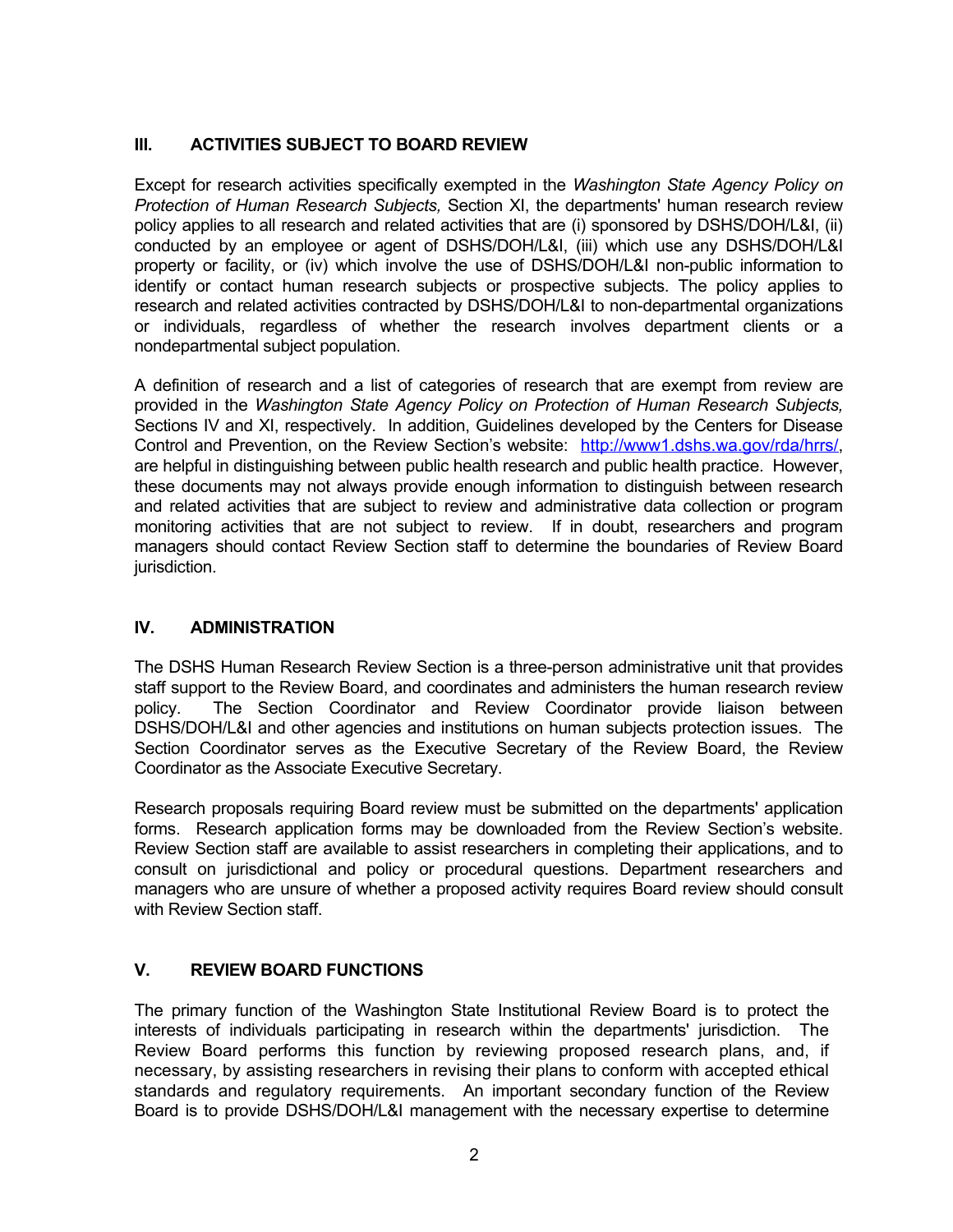whether proposed research is valid, worthwhile, and in compliance with federal and state statutes and regulations. DSHS/DOH/L&I administrators, managers, and supervisors are encouraged to refer all inquiries regarding human subjects research to the Review Section.

#### **VI. REVIEW BOARD MEMBERSHIP**

Review Board members are chosen to represent the diversity of programs administered by DSHS/DOH/L&I, and to provide the necessary expertise to conduct a thorough ethical and technical review of proposed research. The Review Board is comprised of Board A, a general purpose board, and Board B, which specializes in the review of mental health, public health, and alcohol and substance abuse proposals but also reviews other areas of research.

Each Review Board includes at least two physician members who are licensed to prescribe drugs in Washington State and at least one member whose primary interests are in nonscientific areas. The majority of Board members have graduate level training in statistics, research design, and research methods, and many are employed in scientific research positions. Each Board retains at least one member whose primary interest is in advocating for the rights of department clients, patients, or wards. Although the majority of members are department employees, the Board also includes university faculty and representatives of the general community who are unencumbered by possible departmental interests. The current membership of Review Board A and Review Board B is listed on pages v and vii.

#### **VII. REVIEW PROCESS**

Investigators wishing to conduct human subjects research which falls under DSHS/DOH/L&I jurisdiction should submit their application to the Review Section. Depending on the nature, scope, and complexity of the proposed research, applications are either referred to one of the Review Boards for consideration at a regularly scheduled meeting, or are reviewed by two or more Board members through the expedited process (See Washington State Agency Policy on the Protection of Human Research Subjects, Section X for activities that are eligible for expedited review).

Proposals that require full Board review are pre-reviewed before they are placed on the agenda of a Board meeting. An electronic copy of a proposal for full Board review must be submitted no later than the application deadline for the meeting. Researchers will be informed of the results of the pre-review no later than one week after the application deadline. Researchers then have one week to either revise their application or submit supplemental information as an addendum to their application before the proposal is sent to Board members prior to the meeting. One member is asked to be the "primary reviewer" and to present the proposal to the Board at the meeting. Occasionally, the researcher is invited to attend the meeting to respond to questions or concerns or to provide supplementary information.

The criteria for approval of research are listed in the *Washington State Agency Policy on the Protection of Human Research Subjects,* Section VII. The Board also uses the *WSIRB Review Worksheet*, published by the Review Section and on the website, as a checklist to promote thorough and consistent reviews of all research proposals.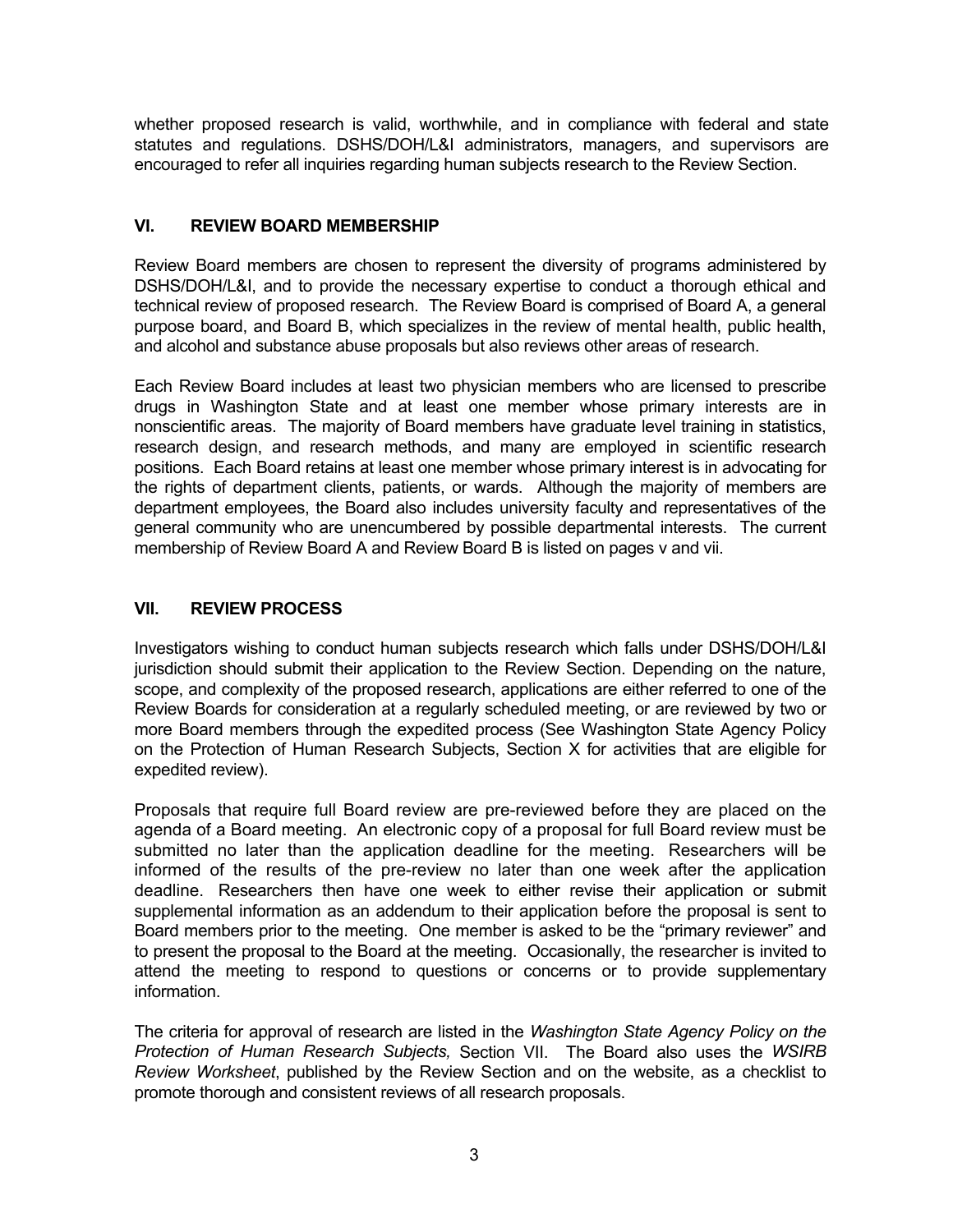Following presentation of the proposal the primary reviewer is asked for a disposition recommendation. When the motion has been made and seconded, other members are invited to share their comments and/or concerns about the proposal with the Board. The disposition motion may be amended or withdrawn on the basis of the additional discussion. Final disposition of the proposal is decided by a simple majority vote of all members present at the meeting. The Board may approve the proposal as submitted, approve the proposal subject to specified conditions, defer consideration of the proposal pending submission of supplemental information, or disapprove the proposal.

Unfavorable review dispositions (i.e., disapproval, restrictions, special approval conditions) are binding and not subject to administrative override. Researchers may appeal unfavorable review dispositions directly to the Review Board. Each proposal approved by the Board is subject to administrative review and concurrence by the appropriate DSHS/DOH/L&I division director or assistant secretary.

If approved research is to be conducted within departmental offices, institutions, or other facilities, the Review Section will provide local administrators with information on Board approved procedures, with a request that they supervise the research to ensure that these procedures are followed.

#### **VIII. MAJOR ACTIVITIES: FISCAL YEAR 2003**

#### Human Subject Protection Activities at the National Level

In 2003, the Institute of Medicine (IOM) conducted an evaluation of the system for human subjects protection, at the request of DHHS. IOM began its evaluation of the human subjects protection system after the death of Jesse Gelsinger during a gene transfer trial at the University of Pennsylvania. In its report, published in October 2003, the IOM recommended broader federal oversight which would involve the protection of *all* participants in research, regardless of funding source. The IOM report includes recommendations for improving human subjects protection and calls for development of standards for evaluating quality assurance and quality improvement of the human subjects protection system. The IOM also recommended establishing a fund to compensate subjects who are injured as a result of their participation in research and increasing financial support for IRBs. The report is entitled *Responsible Research: A Systems Approach to Protecting Research Participants and* is available at [http://www.iom.edu/report.asp?id=4459.](http://www.iom.edu/report.asp?id=4459)

The Privacy Rule, which took effect on April 14, 2003, adds new privacy protections for subjects involved in research. The Rule specifies criteria that must be met for an IRB to approve waiver of the subject's written authorization for use or disclosure of his or her protected health information in research (45 CFR 164.512(i)). The Rule also specifies several new requirements for information that must be in a valid authorization form for use or disclosure of protected health information (45 CFR 164.508). Additional information is found in the document: **Privacy Rule – Requirements for Research** found on the Review Section's website.

The focus on conflict of interest in research has shifted to IRBs. The Association of American Medical Colleges recommended that IRB members report on any financial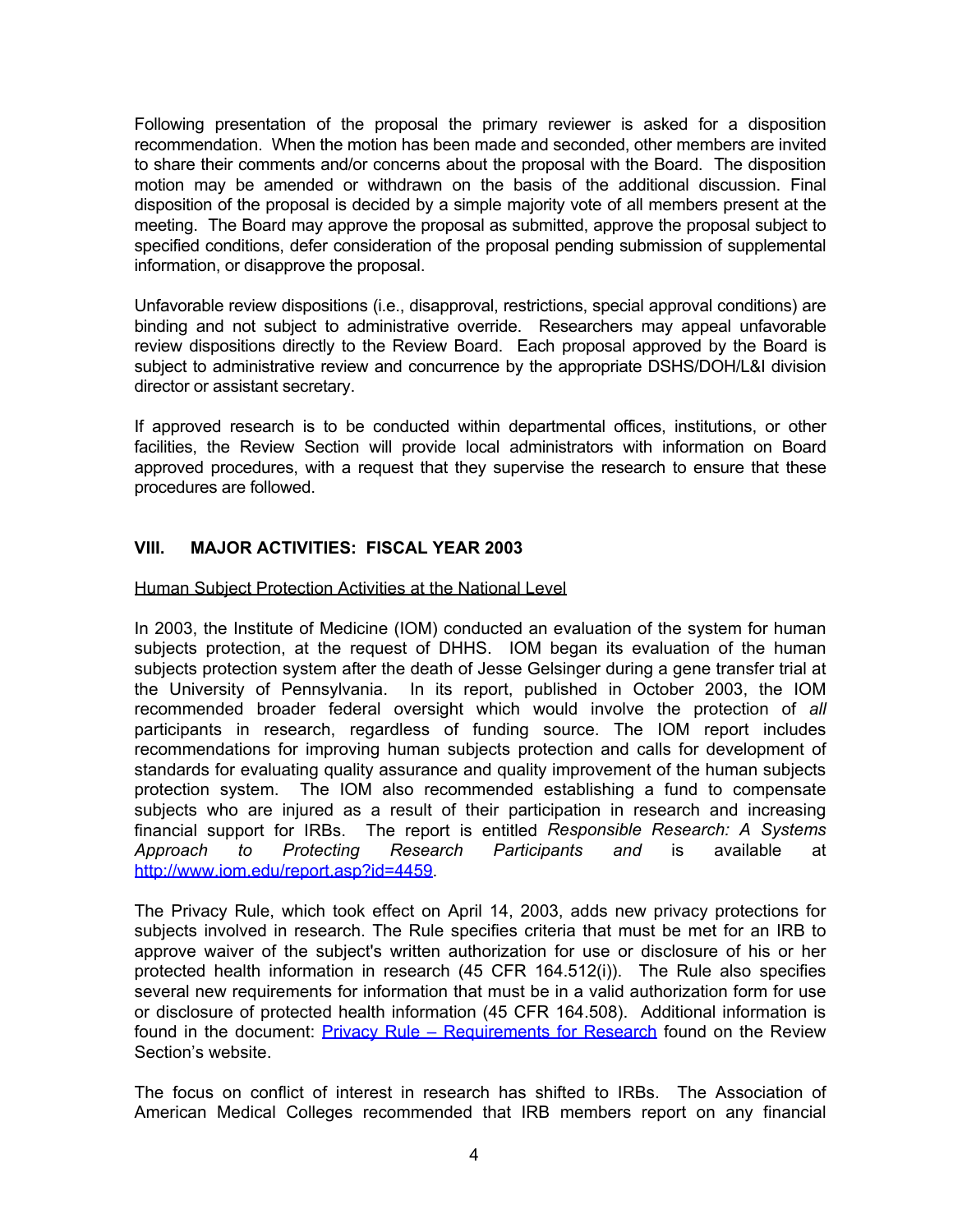conflicts of interest when the institution receives funds from commercial sponsors of research. Universities in particular receive millions of dollars in funds from the biotech industry, the pharmaceutical industry, and other enterprises. The AAMC advises that financial conflicts among IRB members should be disclosed prior to review of individual research proposals.

In March 2003, DHHS issued draft guidance on managing financial conflict of interest in human subjects research. The guidance focuses on whether financial considerations may harm the rights and welfare of research participants. The document also contains specific provisions for IRBs, including asking members if they have any such conflicts and documentation in meeting minutes that members with a possible conflict did not participate in the discussion or vote on the specific proposal with which there may be a conflict. The document, which is entitled "Financial Relationships and Interests in Research Involving Human Subjects: Guidance for Human Subjects Protection" is available at: [http://ohrp.osophs.dhhs.gov/references/fr03-7691.pdf.](http://ohrp.osophs.dhhs.gov/references/fr03-7691.pdf)

In late spring 2003, NIH issued the final data sharing policy for research it sponsors. Beginning in October 2003, researchers requesting more than \$500,000 in funds for direct costs in a single year must describe a plan for sharing final research data, or explain why data sharing is not possible. The data sharing policy is consistent with HIPAA Privacy Rule requirements, and states that data intended for use by other parties should be free of identifiers that would permit even deductive identification of individual research subjects. The "NIH Data Sharing Policy and Implementation Guidance" is available on the NIH website.

In July 2002, OHRP issued revised guidance on continuation review of research. The guidance provides a definition for "substantive and meaningful review"; considerations for continuation review of multi-center clinical trials which include a Data Safety and Monitoring Board (DSMB); defining when expedited review procedures are appropriate; how to determine the continuation approval date; and procedures to follow in the event study approval lapses. The guidance also delineates when review of informed consent documents should occur. OHRP also issued guidance on development of written procedures for IRB operations. Written procedures should cover all regulatory requirements in 45 CFR 46 for documentation of IRB deliberations and actions. The guidance was developed in part as a result of findings of for-cause audits of IRBs and their home institutions.

#### Human Subject Protection Activities at the Local Level

At the beginning of FY 2003, the name of the Review Board changed to the Washington State Institutional Review Board (WSIRB). The name change reflects a trend toward the Board reviewing research for a growing number of state and local agencies. The new name also is consistent with how the Board is identified at local academic and research institutions, where it is commonly known as the "State IRB."

DSHS sponsored House Bill 1622 during the 58<sup>th</sup> legislative session. The bill proposed to revise RCW 42.48 to include the Department of Labor and Industries; to make a technical revision to allow state agencies to designate an IRB, rather than establish their own; to change the definition of research to be compatible with 45 CFR 46; and to broaden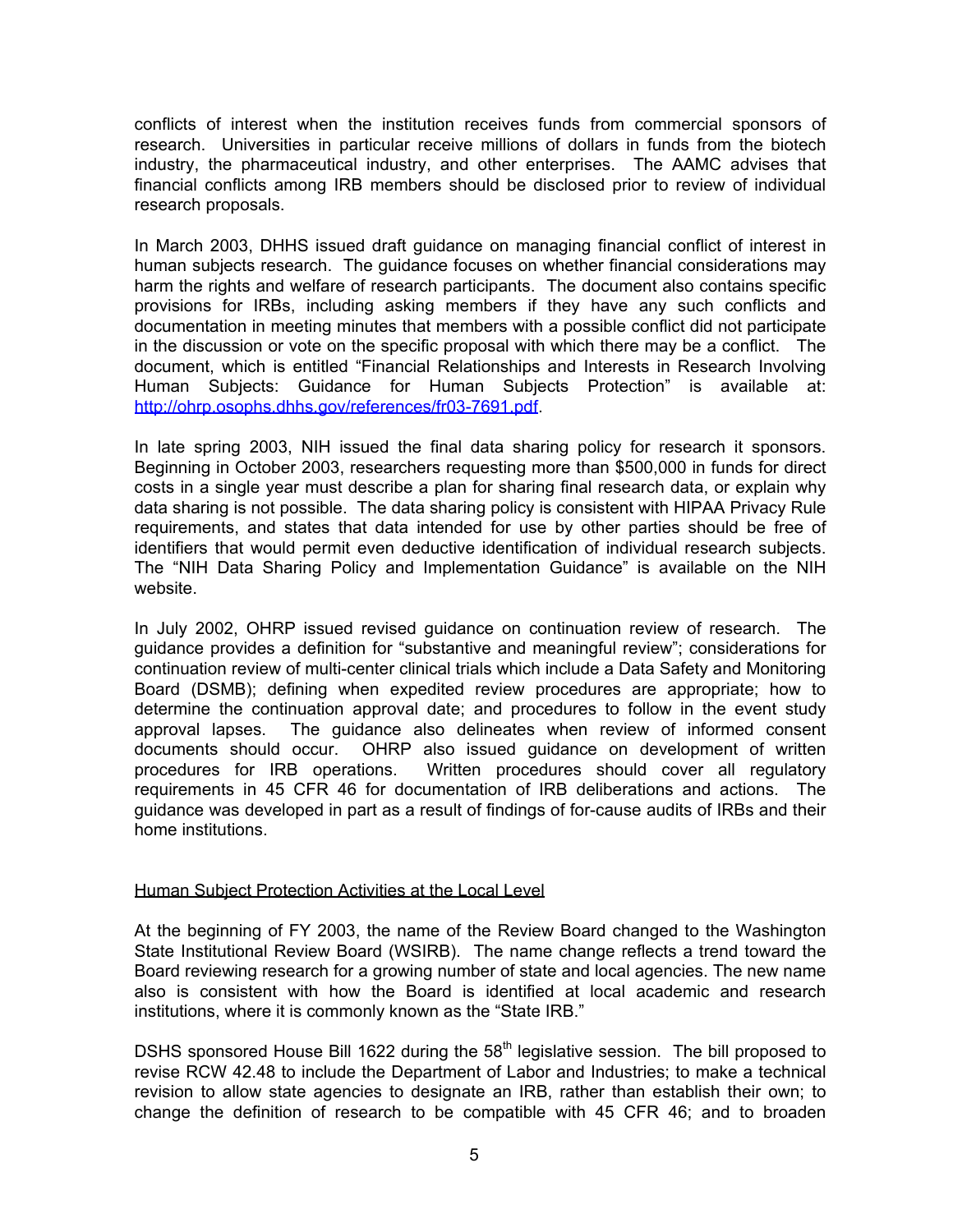protections for researchers from forcible disclosure of identifiable research information. The Coordinator of the Review Section testified at hearings before the House Long Term Care Committee, along with a representative from the Department of Labor and Industries. After opposition from stakeholders in the final days of the session, the bill to revise RCW 42.48 failed to pass out of committee.

The *Washington State Agency Policy on Protection of Human Research Subjects* was revised in April 2003 to incorporate two new chapters regarding waivers and disclosure authorizations under HIPAA, and to revise a chapter regarding waiver of consent for disclosure of state agency records. The revised policy was approved by all three state agencies for which the Board conducts human subjects reviews. The revised *Policy* is available on the Review Section website.

Effective July 1, 2002, all WSIRB members, staff, and principal investigators are required to complete training in the protection of human research subjects. Training requirements may be fulfilled by documenting completion of training at the researcher's home institution, by taking in-person tutorials sponsored by the University of Washington, or by completing the online course developed by the Collaborative IRB Training Initiative (CITI) and available on the Section's website: [http://www1.dshs.wa.gov/rda/hrrs/training.shtm.](http://www1.dshs.wa.gov/rda/hrrs/training.shtm) Online CITI training in the protection of human research subjects is available at no cost to all employees of the Department of Social and Health Services, the Department of Health, and the Department of Labor and industries.

Late in FY 2002, Review Section staff met with the two Board Chairs to evaluate Board procedures and to identify areas for improvement. From this meeting, plans were developed to launch a Quality Improvement Initiative for the Review Board. The Initiative focused on improving the quality of proposals reviewed by the full Board by conducting prereviews of all proposals before the meeting, and on increasing the efficiency and effectiveness of the meetings by adopting and following modified *Roberts Rules of Order.*

In response to the Quality Improvement Initiative, the Review Section implemented enhanced pre-review procedures for proposals submitted for full Board review. Pre-review is an administrative screening process intended to identify missing information or incomplete sections in proposals that would cause delays in the review process. Prereview also is intended to identify questions and/or issues that likely would be raised during full Board review and that could result in delay of a disposition decision until a written response from the investigator is received. The pre-review is conducted by the primary reviewer and Review Section staff, and investigators are informed in writing of issues that should be addressed before the full Board review. By addressing these issues in a revised application, the investigator has the opportunity to increase the likelihood of favorable review disposition during the Board meeting. To the extent that pre-review is successful in improving the quality of proposals considered at the meetings, it also reduces the workload of Review Board members.

To assist the primary reviewer in presenting the proposal in the meeting, the Review Worksheet was revised and expanded to include all the information needed for the Review Board to reach a decision on the proposal. The modified *Robert's Rules* encouraged an environment in which the primary reviewer could make a comprehensive presentation to the Board, including a recommendation for disposition of the proposal, without being interrupted by comments from other Board members. When the primary reviewer finishes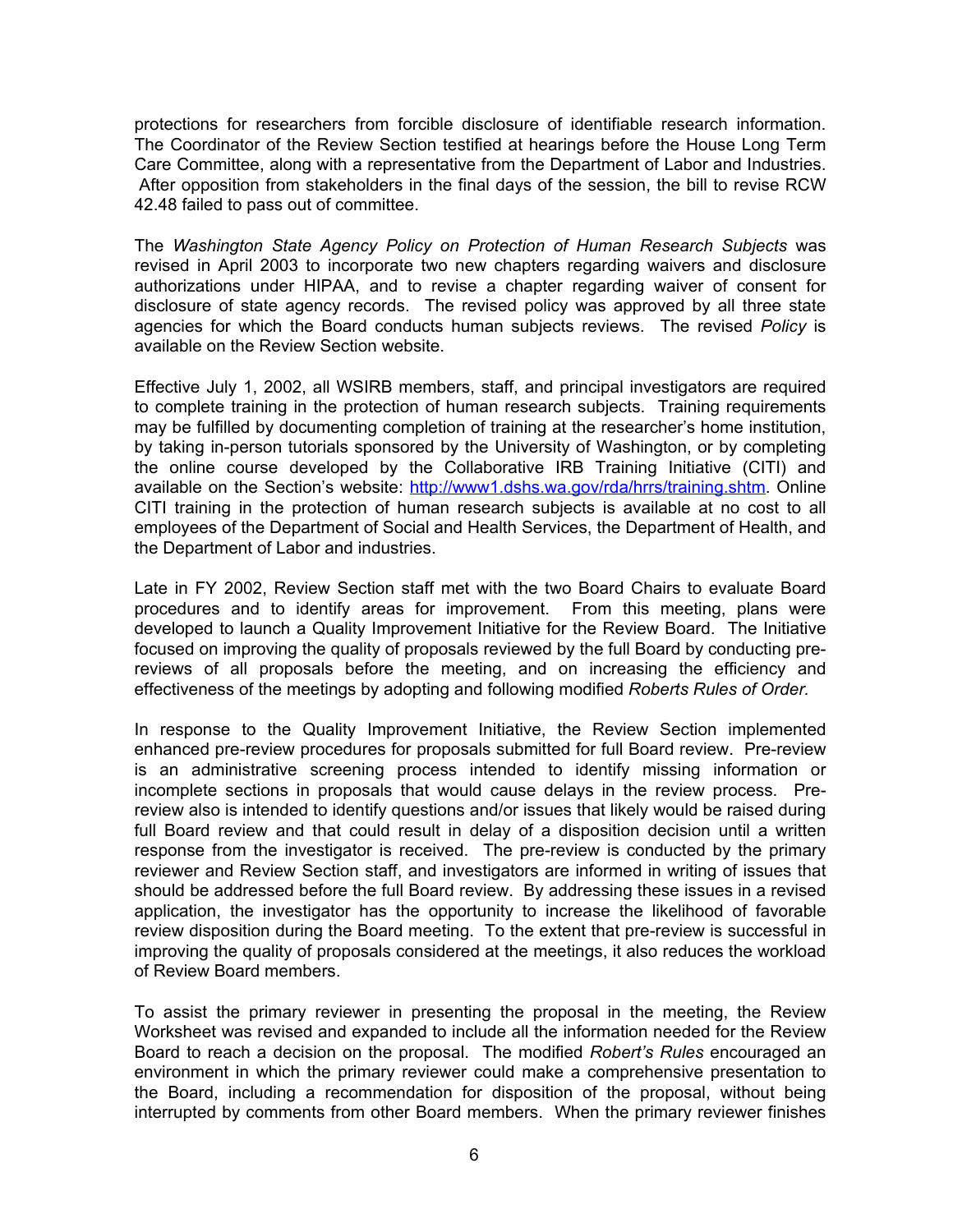the presentation, the Board Chair recognizes all members who have comments on specific aspects of the proposed research, which allows a more orderly consideration of the most important issues and concerns. If the primary reviewer wishes to modify or withdraw the disposition recommendation based on the additional comments from other members, the modified *Robert's Rules* provides for this contingency.

After four meetings, Board members were surveyed to evaluate whether the Quality Improvement Initiative improved the quality of proposals submitted for review, the presentation of proposals by primary reviewers, and the overall management of meetings. Survey findings from both Boards provided strong support for the enhanced pre-review procedures and for adoption of modified *Roberts Rules.* Most Board members preferred the more structured meeting format, although some members voiced concern that too much reliance on *Robert's Rules* may stifle or restrict discussion in the meeting. The revised Review Worksheet also was well received.

The Research Application forms were revised and updated in May 2003. A specific form was developed to obtain information from researchers that addresses the applicable criteria in federal regulations  $(45$  CFR  $46.116(d)$  and  $45$  CFR  $164.512(i)$ ) and state law  $(RCW$  42.48.020(2)(a)) and  $RCW$  70.02.050(g)) for disclosure of identifiable personal records and/or protected health information without written consent or authorization. Researchers must explain how their proposed study satisfies each of these criteria before the WSIRB will approve waiver of authorization for use or disclosure of individually identifiable personal records or protected health information.

In the spring of 2003, the Review Section began to ask researchers to be available by telephone during Board deliberations of their proposals. If questions or concerns arise during the meeting that cannot be addressed by the primary reviewer and/or Review Section staff, the researcher can be put on a speaker phone to provide additional information. By addressing these issues during the meeting, the Board may be able to reach a disposition decision rather than deferring a decision to a subsequent meeting.

In February 2003, Review Section staff and two Review Board members conducted a site visit to Echo Glen Children's Center. The site visit was conducted in order to consult with DSHS Juvenile Rehabilitation Administration (JRA) staff regarding the human subjects review process and to identify issues and/or problems specific to the institution. The site visit facilitated review of research involving youth offenders, as it strengthened collaboration with facility staff and enhanced understanding of the facility, programs available to incarcerated youth, and the particular issues these youth face in their lives. Review Section staff will conduct site visits to other DSHS institutions in the future.

In the Spring of 2003, Review Section staff in conjunction with a contracted consultant began to revise and expand the Review Board's written procedures to better meet the requirements in the federal human subjects protection regulations. The WSIRB Procedures Manual describes the Board's procedures for conducting initial and continuing review of research and for reporting its findings and actions to the investigator and the institution; for determining which projects require review more often than annually and which projects need verification from sources other than the investigators that no material changes have occurred since previous IRB review; for ensuring prompt reporting to the IRB of proposed changes in a research activity, and for ensuring that such changes in approved research during the period for which IRB approval has already been given may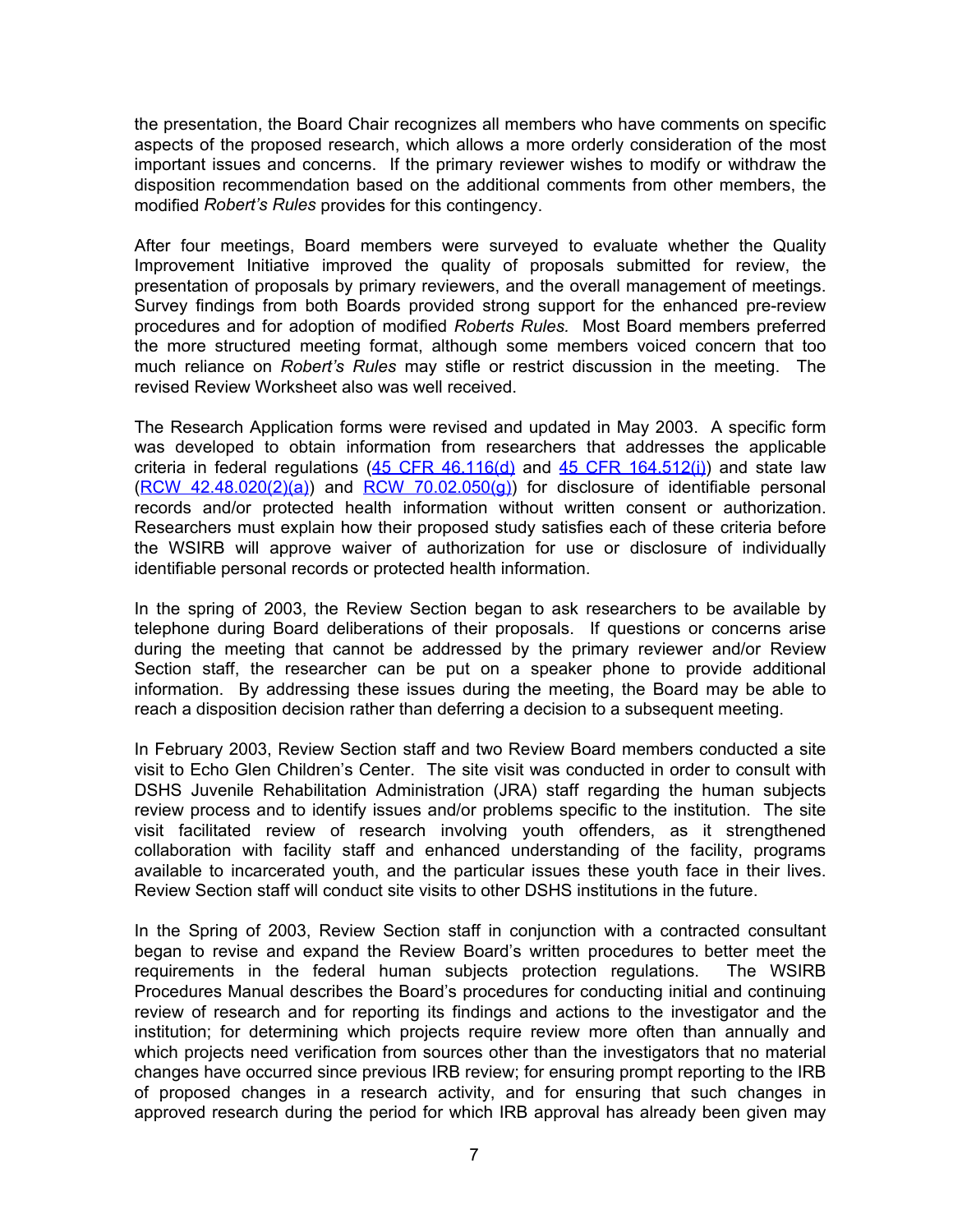not be initiated without IRB review and approval, except when necessary to eliminate apparent immediate hazards to the subject. Procedures also cover reporting of any unanticipated problems involving risks to subjects or others or any serious or continuing noncompliance with agency policy or the requirements or determinations of the IRB and any suspension or termination of IRB approval. By the end of FY 2003 when the consultant's contract was completed, a good working draft of the WSIRB Procedures Manual was available for editing and completion by Review Section staff.

Review Section staff developed draft forms for requesting study amendments and for reporting adverse events and unanticipated problems which pose risks to subjects. During the latter part of FY 2003, the two forms were "beta tested" with researchers who requested amendments or who had unanticipated problems to report to the Review Board. The forms will be finalized and made available on the Review Section website when the WSIRB Procedures Manual is adopted and published in FY 2004.

The Review Section website address changed to: [http://www1.dshs.wa.gov/rda/hrrs/.](http://www1.dshs.wa.gov/rda/hrrs/) The website was updated to include a worksheet for 45 CFR 46 Subpart B, Additional Protections for Pregnant Women, Human Fetuses and Neonates Involved in Research. The worksheet will be used to evaluate proposals which include pregnant women and to document that the proposed research meets the requirements in the regulations. A Handbook page was added to the website for the use of WSIRB members. All the forms and worksheets need by Review Board members are consolidated on the new Handbook page.

Public Responsibility in Research and Medicine (PRIM&R) and the Applied Research Ethics National Association (ARENA) sponsored a conference in Seattle on August 15-16, 2002. Nine members from both Boards attended "Protecting Human Subjects: Safety, Welfare, and Privacy". A Review Section staff member presented "Privacy and Confidentiality in Research" at the conference.

Dr. Marcia Goldoft resigned from the Board after 10-years of service. The Secretary of DSHS appointed Dennis McBride, Ph.D., as the new Chair of Review Board A.

The Review Section prepared and distributed *IRB Handbooks* to all Review Board members. The *Handbooks* contain reference materials, worksheets, Board meeting information, and other materials to assist Board members in review of proposals.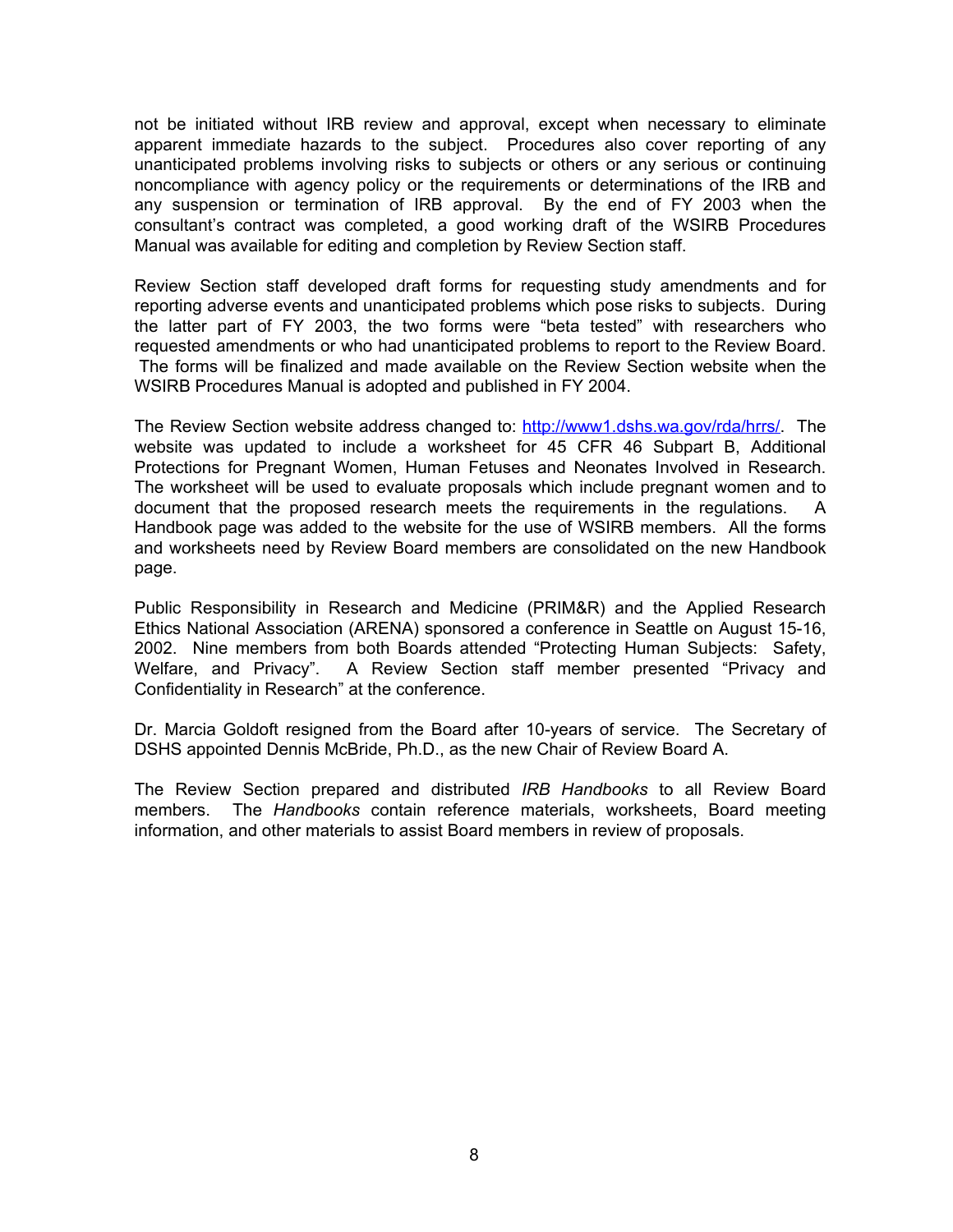#### **IX. REVIEW VOLUME AND TRENDS**

Figure 1 provides three measures of Review Board activity during the past 21 years. The number of new research proposals submitted for review increased slowly during the period between 1983 and 1990, increased significantly in 1991, and has fluctuated since that time while continuing a general upward trend.

A better measure of Review Board workload is the total number of projects reviewed during the fiscal year, which includes both initial reviews of new proposals, and annual reviews of continuing projects. The total number of projects reviewed has increased 66% during the most recent ten-year period, from 192 in 1994 to 319 in 2003.



Figure 1 Review Volume Fiscal Years 1983 - 2003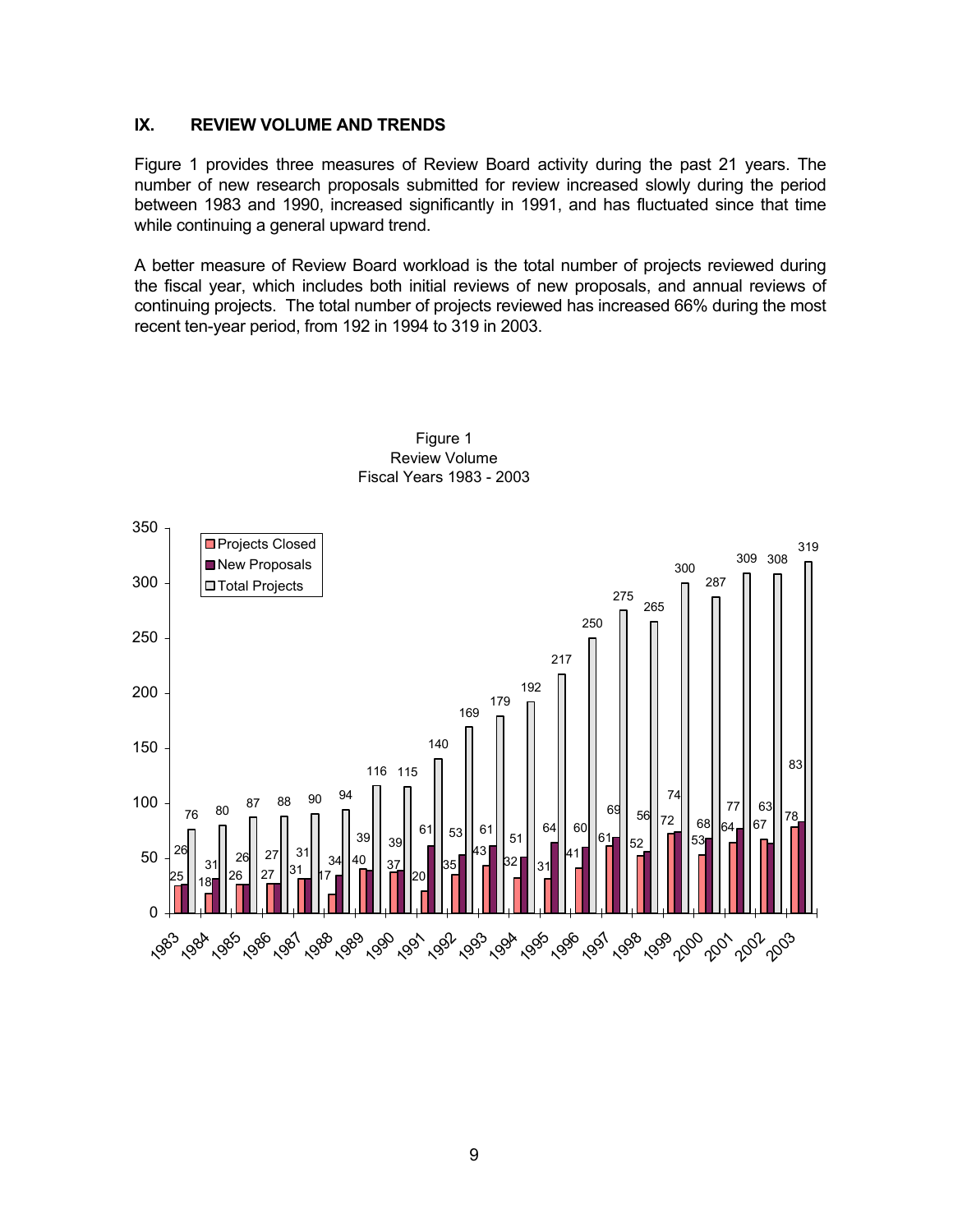Figure 2 shows the distribution of new research proposals by agency and program for Fiscal Year 2003. The Department of Social and Health Services accounted for about 50% of the new proposals reviewed during FY 2003. Children's Administration, with 13% of the total, and Juvenile Rehabilitation Administration with 11% of the total, led DSHS program areas in the amount of research reviewed. About 40% of the new proposals reviewed were in the jurisdiction of the Department of Health, with 18% in Community and Family Health and 16% in Epidemiology and Health Statistics. Four percent of the proposals reviewed were in the jurisdiction of the Department of Labor and Industries, and 6% were from other institutions and were reviewed at their request although they were not in the jurisdiction of DSHS, DOH or L&I.



10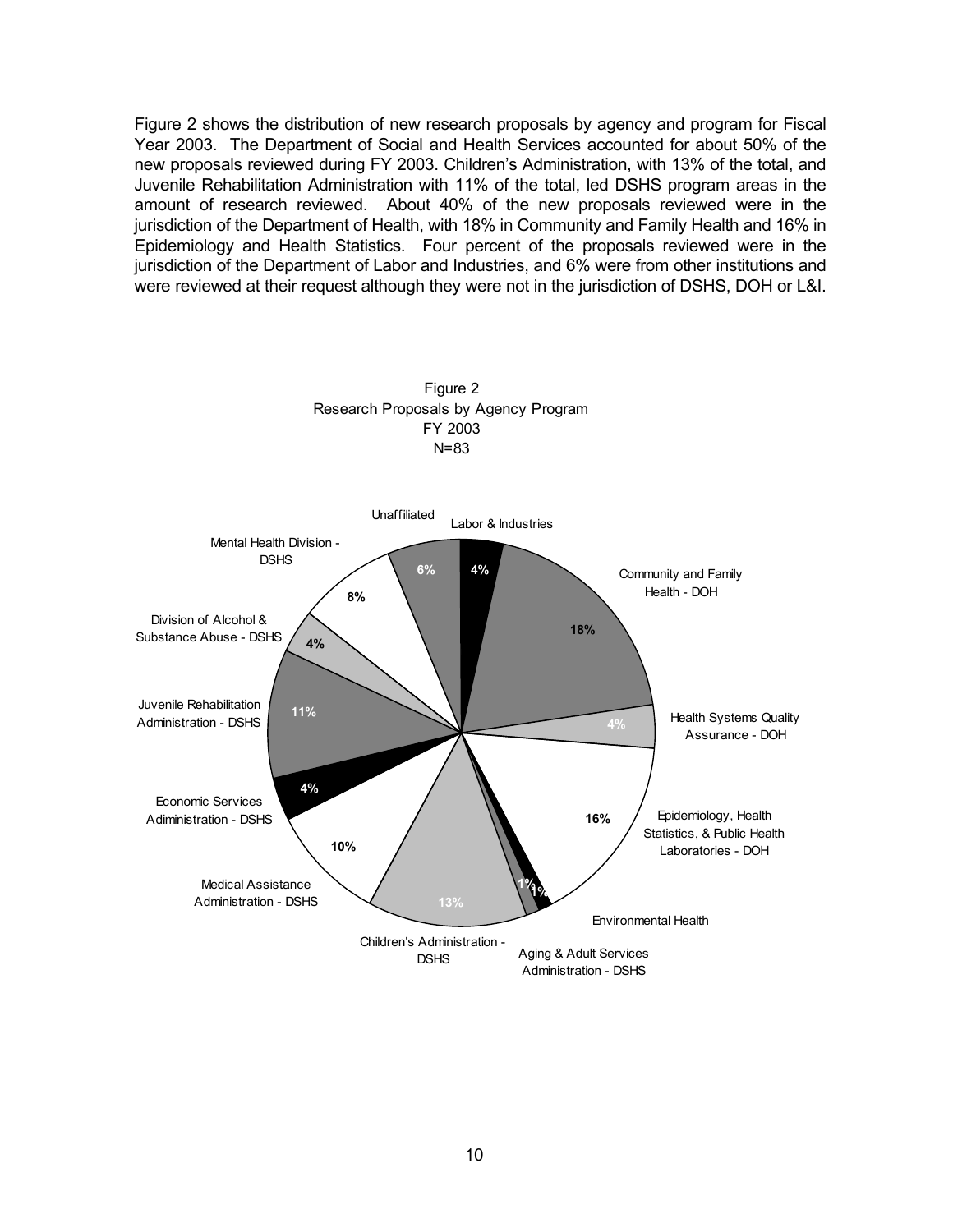Figure 3 shows the organizational affiliation of the principal investigators for new research proposals received during Fiscal Year 2003. Almost 60% of the principal investigators were university-based, with the University of Washington accounting for the large majority.



#### **X. RESEARCH PROPOSALS: FISCAL YEAR 2003**

New research proposals reviewed by the Board during Fiscal Year 2003 are listed in chronological order of receipt in the Project Log. These new proposals account for approximately one-third of the total number of ongoing research projects under the Review Board's jurisdiction at the end of Fiscal Year 2003.

Some examples of typical research conducted in the departments' jurisdiction are briefly described below. These projects are listed in the Project Log by the date of receipt, which is indicated by the numerical component in the Project Code. Projects discussed below are identified by the numerical component of the project code in parentheses.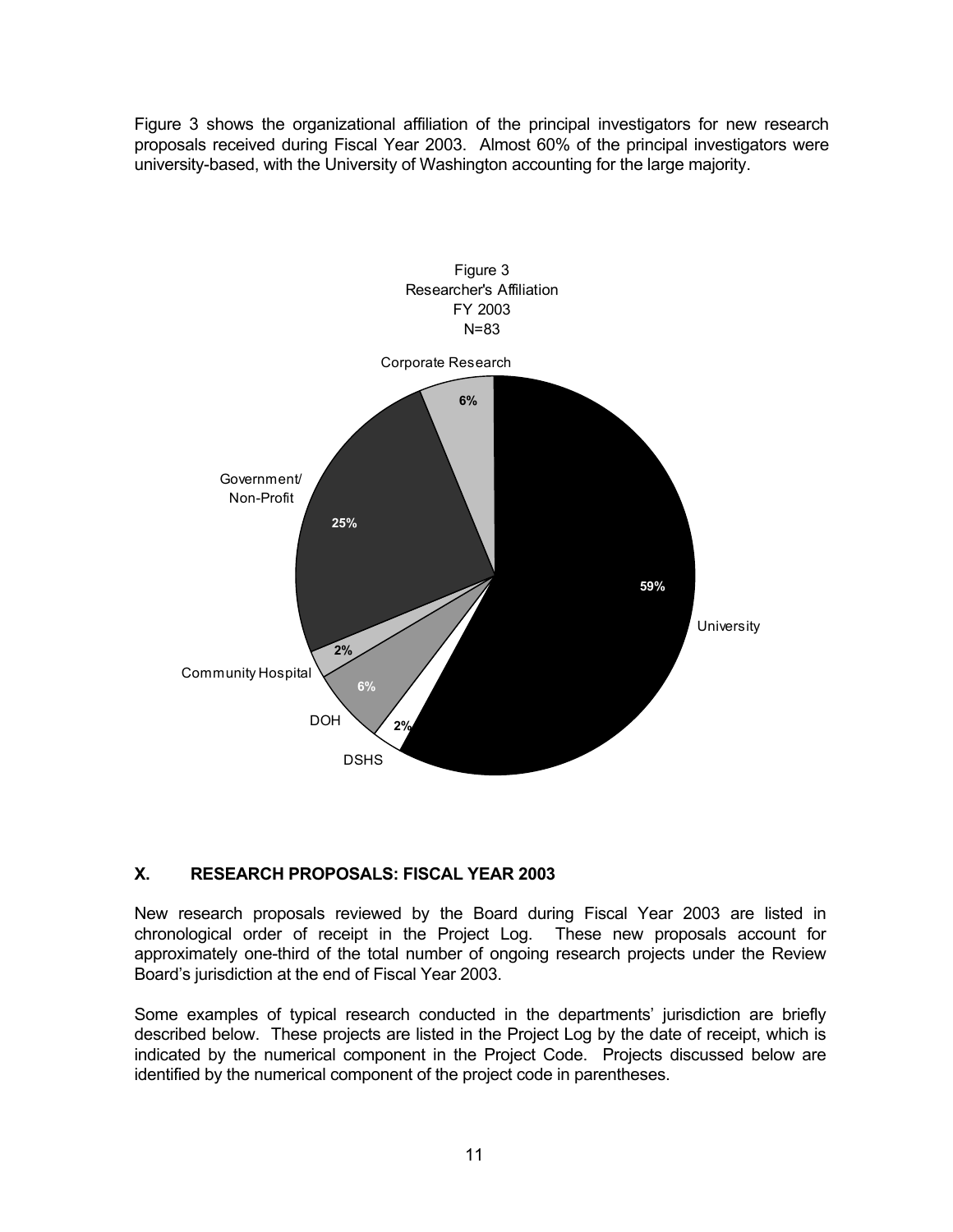Many of the studies which requested disclosure of confidential DSHS records focused on quality of care for Medicaid clients, ranging from studies of dental health care (B-082902-S, B-103002-S, B-040803-S), to costs of services for blind and disabled clients (A-091602-S), children with chronic conditions (A-112202-S), homeless persons (A-121702-S), and depression among children (A-062503-S).

Other DSHS-related projects focused on incarcerated youth (B-091902-S, B-110102-S, B-120502-S, B-051203-S, A-061703-S), persons diagnosed with a mental illness B-091002- S, B-032403-S, B-042803-S, B-061703-S, B-061803-S, B-063003-S), and child welfare (A-073002-S, A-100302-S, B-120402-S, A-012903-S, B-040703-S, B-040903-S, B-061603-S).

Research within the Department of Labor & Industries included a study of the workers compensation program (A-022503-L), short- and long-term disability among workers (A-042403-L), and the health and employment outcomes of apprentice workers (B-082602-L).

Proposals within Community and Family Health comprised the majority of DOH research reviewed by the WSIRB in FY 2003. These projects focused on cancer (A-070102-H, B-022803-H, A-062703-H), infectious and communicable diseases (A-081302-H, B-020103- H, A-021003-H, B-060603-H), genetics (B-122302-H), family planning (A-012703-H), and an intervention to prevent falls among the elderly (A-042503-H).

Epidemiology and Health Statistics continues to be a major source of research within DOH. Some of these studies involved linkage of DOH records to other data sources to evaluate maternal and child health (A-081402-H, A-102902-H, B-111302-H, A-041703-H, A-051903- H) and quality of care for stroke patients (A-040403-H). Other studies which involved contact with human subjects explored marketing of a genetic test (B-012403-H) and SARS (A-060503-H).

The WSIRB also reviewed federally funded research for other institutions, which had requested human subjects review and named the WSIRB as the IRB of record in their FWA with the federal Department of Health and Human Services. These studies focused on family planning (B-121802-U), meningococcal disease (A-080502-U), and antiretroviral drug resistance in HIV (B-013003-U).

The Review Board continues to review a variety of research projects from students, most of whom are graduate students in public health and social work, as well as students in other areas of the social and health sciences. Student research over the past fiscal year involved an analysis of worker disability (A-042403-L), maternal morbidity and preterm birth (A-080602-H), juvenile offenders (B-082202-S, B-091702-S), referrals to Child Protective Services (A-082902-S), clinical profiles of the elderly (A-092002-S), an evaluation of DSHS employees (A-110202-S), the workers compensation program (A-022502-L), cancer (B-031703-H), public assistance programs (A-040303-S), and infant health (B-052203-H).

The Human Research Review Section does not distribute final reports or other research products resulting from the studies under review. Information about the research listed in the Project Log, as well as research reports, should be requested directly from the principal investigator of each study.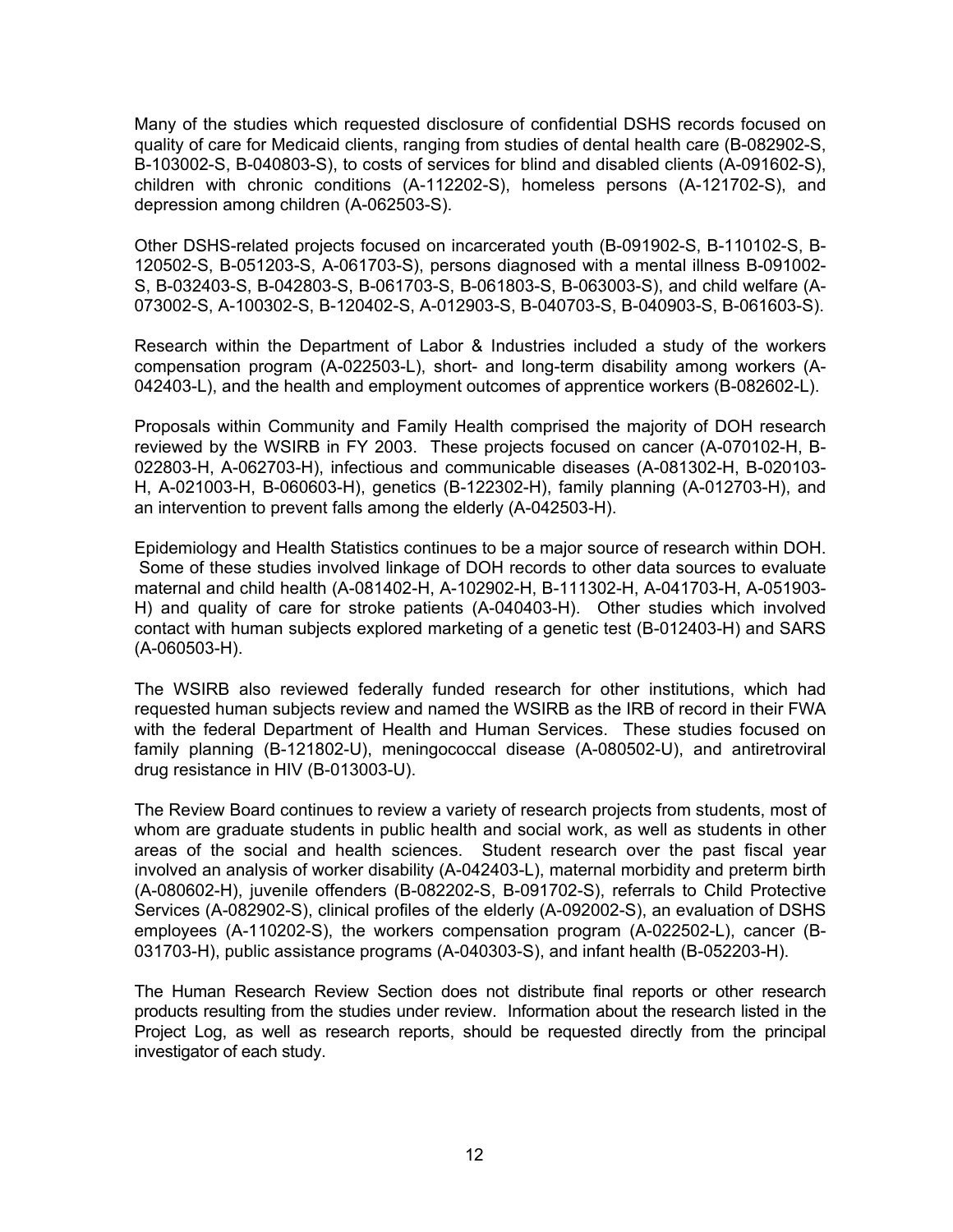### **PROJECT LOG**

**Research Proposals Reviewed by the Washington State Institutional Review Board during Fiscal Year 2003**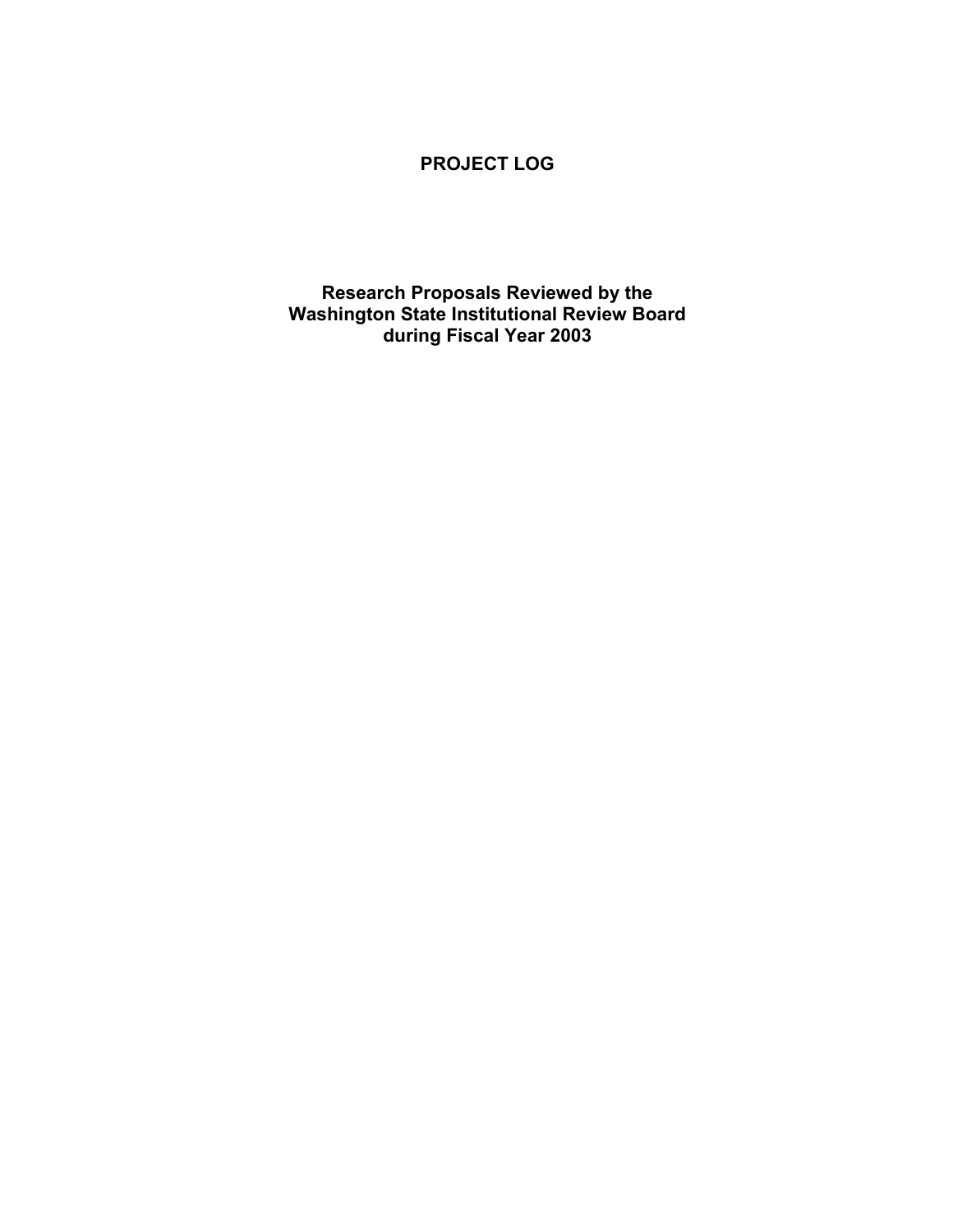### **PROJECT LOG KEY**

# **Project Code**

| Prefix | Designates Review Board A or B                                                |
|--------|-------------------------------------------------------------------------------|
| Number | Designates month, day, and year proposal received                             |
| Suffix | Designates state agency jurisdiction (S=DSHS; H=DOH; L=L&I<br>U=Unaffiliated) |

# **Program**

| Department of Social and Health Services |  |
|------------------------------------------|--|
|------------------------------------------|--|

| A&AS        | Aging and Adult Services                 |
|-------------|------------------------------------------|
| CA          | <b>Children's Administration</b>         |
| <b>DASA</b> | Division of Alcohol and Substance Abuse  |
| <b>DDD</b>  | Division of Developmental Disabilities   |
| <b>DVR</b>  | Division of Vocational Rehabilitation    |
| <b>ESA</b>  | Economic Services Administration         |
| <b>JRA</b>  | Juvenile Rehabilitation Administration   |
| <b>MAA</b>  | <b>Medical Assistance Administration</b> |
| <b>MHD</b>  | <b>Mental Health Division</b>            |
|             |                                          |

### Department of Health

| CFH         | Community and Family Health                                   |
|-------------|---------------------------------------------------------------|
| <b>EHS</b>  | Epidemiology, Health Statistics, & Public Health Laboratories |
| <b>HSQA</b> | <b>Health Systems Quality Assurance</b>                       |
| EHP         | Environmental Health Programs                                 |

### Department of Labor and Industries

| <b>SHARP</b> | Safety and Health Assessment & Research for Prevention |
|--------------|--------------------------------------------------------|
| <b>PRS</b>   | <b>Planning and Research Services</b>                  |

### Unaffiliated Investigators

| <b>UNA</b> |  | Research not in jurisdiction of WSIRB; reviewed at investigator request |  |
|------------|--|-------------------------------------------------------------------------|--|
|------------|--|-------------------------------------------------------------------------|--|

### **Status**

| Ongoing   | Project pending final approval, or approved and continuing            |
|-----------|-----------------------------------------------------------------------|
| Canceled  | Project was discontinued                                              |
| Completed | Project was finished                                                  |
| Suspended | Project activity on hold                                              |
| Exempt    | Project was reviewed and found to be outside of the HRRB jurisdiction |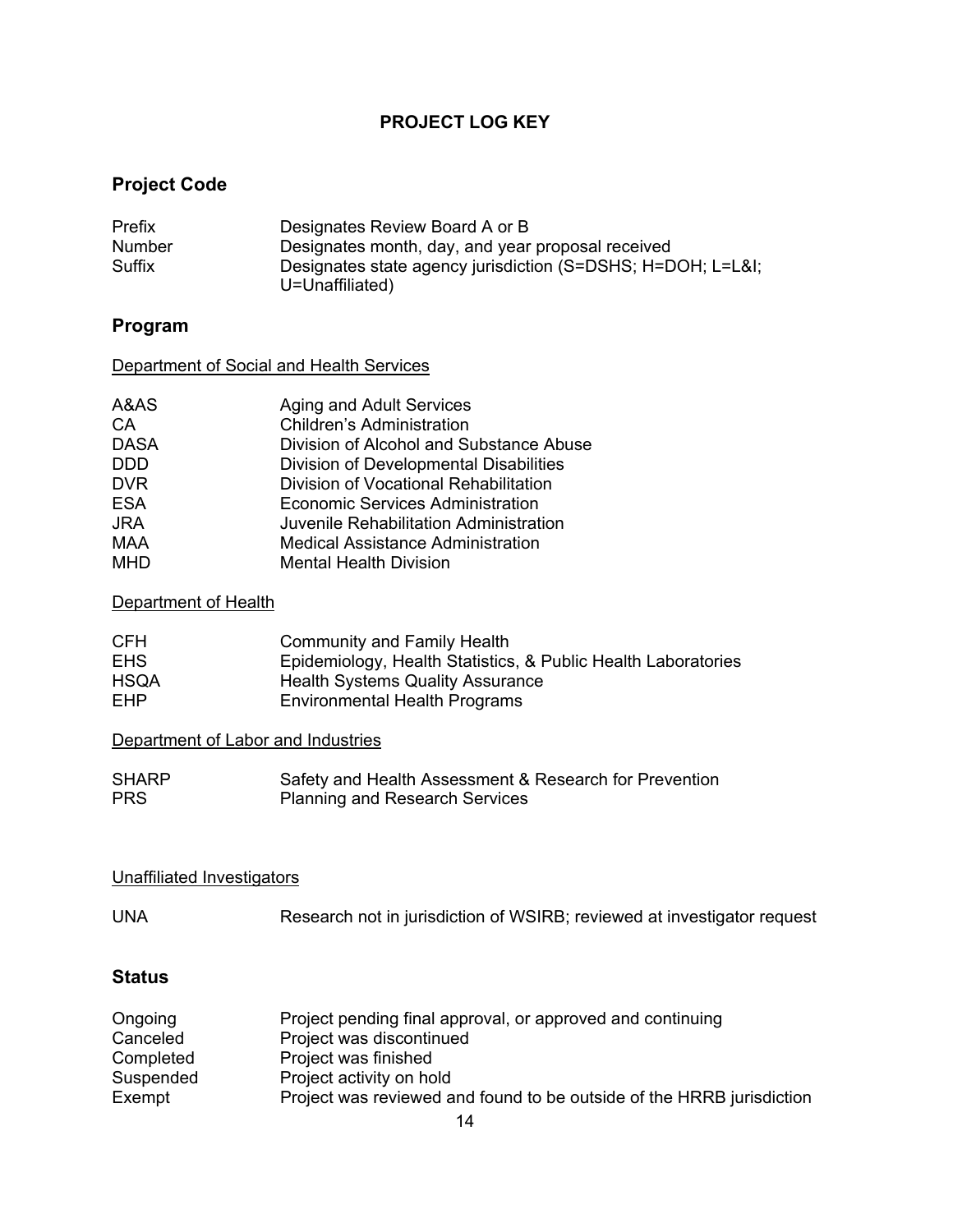| Project<br>Code | <b>Proposal Title and Principal</b><br>Investigator                                                                                                                                                                 | Program    | <b>July 1, 2003</b><br><b>Status</b> |
|-----------------|---------------------------------------------------------------------------------------------------------------------------------------------------------------------------------------------------------------------|------------|--------------------------------------|
| A-070102-H      | "Extended Follow-up of the Rocketdyne Worker<br>Cohort", Beate Ritz, M.D., Ph.D., University of<br>California-Los Angeles School of Public Health                                                                   | <b>CFH</b> | Ongoing                              |
| B-072402-H      | Racial Misclassification among American Indians<br>and Alaska Natives in State Registries", Paul A.<br>Stehr-Green, Dr.P.H., M.P.H., Northwest Portland<br>Area Indian Health Board                                 | <b>CFH</b> | Ongoing                              |
| A-073002-S      | "Domestic Violence Fatality Review: Phase II",<br>Margaret Hobart, M.A., Washington State Coalition<br>against Domestic Violence                                                                                    | <b>CA</b>  | Canceled                             |
| B-080102-S      | "Evaluation of Continuity of Psychiatric Care in a<br>Community Setting", Clarke St. Dennis, Ph.D.,<br>Washington State University College of Pharmacy                                                              | <b>MHD</b> | Canceled                             |
| B-080202-S      | "Co-Morbid Psychiatric Disorders in Adolescent<br>Sex Offenders", Vida Janson, M.D., University of<br>Washington Department of Psychiatry & Behavioral<br><b>Sciences</b>                                           | <b>JRA</b> | Canceled                             |
| A-080502-U      | "Risk Factors for Invasive Meningococcal Infection<br>Among Students in Grades 9-12", Karen R.<br>Steingart, M.D., M.P.H., Clark County Health<br>Department                                                        | <b>UNA</b> | Ongoing                              |
| B-080602-H      | "Maternal Morbidity and Preterm Birth during<br>Influenza Season", Lisa Lindsay, M.P.H., University<br>of North Carolina, Chapel Hill                                                                               | <b>EHS</b> | Ongoing                              |
| A-081302-H      | "Association of Influenza Varicella with Chronic<br>Health Conditions in Hospitalized Children in<br>Washington State", Shervin Churchill, M.P.H.,<br>Children's Regional Hospital & Medical Center,<br>Seattle, WA | <b>CFH</b> | Completed                            |
| A-081402-H      | "Pilot Study of Airbags in Pregnancy", Melissa A.<br>Schiff, M.D., M.P.H., Harborview Injury Prevention<br>& Research Center                                                                                        | <b>EHS</b> | Canceled                             |
| B-082202-S      | "Assessing Resilience in Juvenile Offenders and<br>Non-Offending Peers", Jill E. Breitbach, M.S.,<br>Pacific University, Forest Grove, OR                                                                           | <b>JRA</b> | Canceled                             |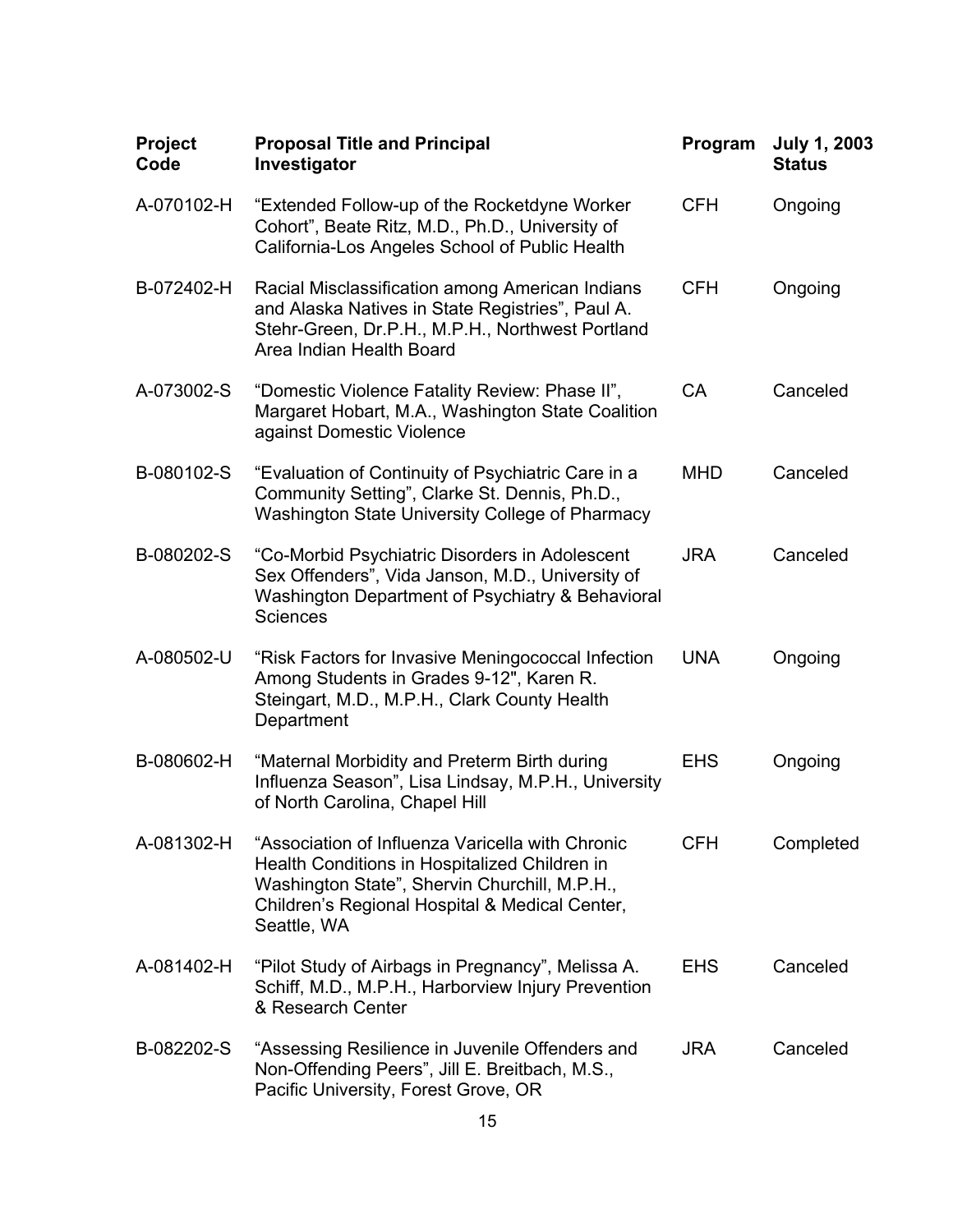| Project<br>Code | <b>Proposal Title and Principal</b><br>Investigator                                                                                                                                | Program     | <b>July 1, 2003</b><br><b>Status</b> |
|-----------------|------------------------------------------------------------------------------------------------------------------------------------------------------------------------------------|-------------|--------------------------------------|
| B-082602-L      | "Feasibility of Matching Administrative Database<br>Records from Multiple Washington Sources", Elyse<br>Ann Biddle, M.S., National Institute for<br>Occupational Safety and Health | <b>PRS</b>  | Canceled                             |
| A-082902-S      | "An Exploratory Study of Referrals within DCFS<br>Region 2", Dorene Perez, Eastern Washington<br><b>University</b>                                                                 | <b>CA</b>   | Canceled                             |
| B-082902-S      | "The Primary Care Provider and Preventive Oral<br>Health", Charlotte W. Lewis, M.D., M.P.H.,<br>University of Washington Department of Pediatrics                                  | <b>MAA</b>  | Ongoing                              |
| B-090302-S      | "Effectiveness of Specialized Treatment for Women<br>with Children--Qualitative Study", Robert G. Orwin,<br>Ph.D., Westat, Rockville, MD                                           | <b>DASA</b> | Ongoing                              |
| B-091002-S      | "Evaluation of Continuity of Psychiatric Care in a<br>Community Setting", Clarke St. Dennis, Ph.D.,<br>Washington State University College of Pharmacy                             | <b>MHD</b>  | Ongoing                              |
| A-091202-H      | "Failure of Nonoperative Management of Splenic<br>Injuries: Causes and Consequences", Gregory J.<br>Jurkovich, M.D., Harborview Medical Center<br>Department of Surgery            | <b>HSQA</b> | Canceled                             |
| A-091602-S      | "Cost and Use Trends in Outpatient Services<br>among Medicaid Blind and Disabled Participants",<br>Stephen C. Lerch, Ph.D., Washington State<br>Institute for Public Policy        | <b>MAA</b>  | Completed                            |
| A-091702-H      | "TCE Exposure Assessment", Jan C. Semenza,<br>Ph.D., M.P.H., Portland State University                                                                                             | <b>CFH</b>  | Canceled                             |
| B-091702-S      | "Perceptions of Adolescent Males Who Have Been<br>Convicted of Homicide or Aggravated Assault",<br>Paul E. Jordan, M.A., M.S., Argosy University,<br>Seattle, WA                   | <b>JRA</b>  | Disapproved                          |
| B-091902-S      | "Survey of Youth in Residential Placement", Andrea<br>J. Sedlak, Ph.D., Westat, Rockville, MD                                                                                      | <b>JRA</b>  | Ongoing                              |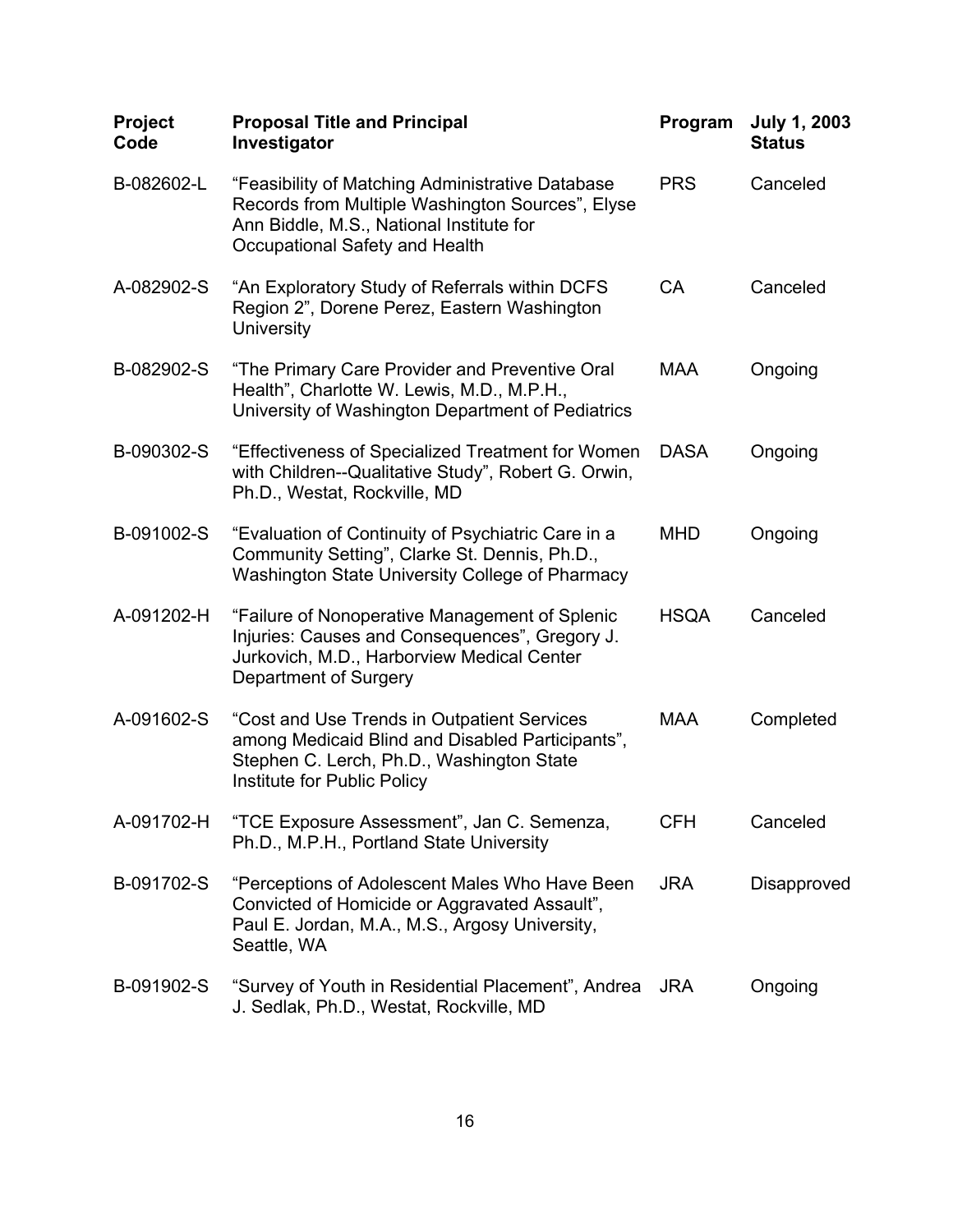| <b>Project</b><br>Code | <b>Proposal Title and Principal</b><br>Investigator                                                                                                                                   | Program    | <b>July 1, 2003</b><br><b>Status</b> |
|------------------------|---------------------------------------------------------------------------------------------------------------------------------------------------------------------------------------|------------|--------------------------------------|
| A-092002-S             | "An Analysis of Clinical Dimensions of Older Adults<br>Residing in Adult Family Homes", Robin Bonifas,<br>L.I.C.S.W., University of Washington School of<br>Social Work               | A&AS       | Canceled                             |
| B-092002-S             | "Co-Morbid Psychiatric Disorders in Adolescent<br>Sex Offenders", Vida Janson, M.D., University of<br>Washington Department of Psychiatry & Behavioral<br><b>Sciences</b>             | <b>JRA</b> | Canceled                             |
| A-092302-S             | "Family Group Conference Evaluation Project",<br>Michael Horn, Ph.D., University of Washington<br><b>School of Social Work</b>                                                        | <b>CA</b>  | Canceled                             |
| A-092402-H             | "Risk Factors for Invasive Meningococcal Infection<br>Among Students in Grades 9-12: State Survey",<br>Kathryn Lofy, M.D., Department of Health Public<br><b>Health Laboratories</b>  | <b>EHS</b> | Ongoing                              |
| A-100302-S             | "Fatherhood in the Child Welfare System Project",<br>Diana J. English, Ph.D., Department of Social and<br><b>Health Services Children's Administration</b>                            | <b>CA</b>  | Ongoing                              |
| A-102802-U             | "Improving Family Planning and Reproductive<br>Health Services for Individuals with Limited English<br>Proficiency", David N. Fine, Ph.D., Center for<br>Health Training, Seattle, WA | <b>UNA</b> | Canceled                             |
| A-102902-H             | "Finding All Mothers' Experiences", Kellie Ragan,<br>M.A., Jefferson County Health & Human Services                                                                                   | <b>EHS</b> | Canceled                             |
| B-103002-S             | "Baseline Assessment of Fluoride Varnish Use in<br>Children", Charlotte W. Lewis, M.D., M.P.H.,<br>University of Washington Department of Pediatrics                                  | <b>MAA</b> | Ongoing                              |
| A-103102-S             | "Family Group Conference Evaluation Project",<br>Michael Horn, Ph.D., University of Washington<br><b>School of Social Work</b>                                                        | <b>CA</b>  | Canceled                             |
| B-110102-S             | "Co-Morbid Psychiatric Disorders in Adolescent<br>Sex Offenders", Vida Janson, M.D., University of<br>Washington Department of Psychiatry & Behavioral<br><b>Sciences</b>             | <b>JRA</b> | Ongoing                              |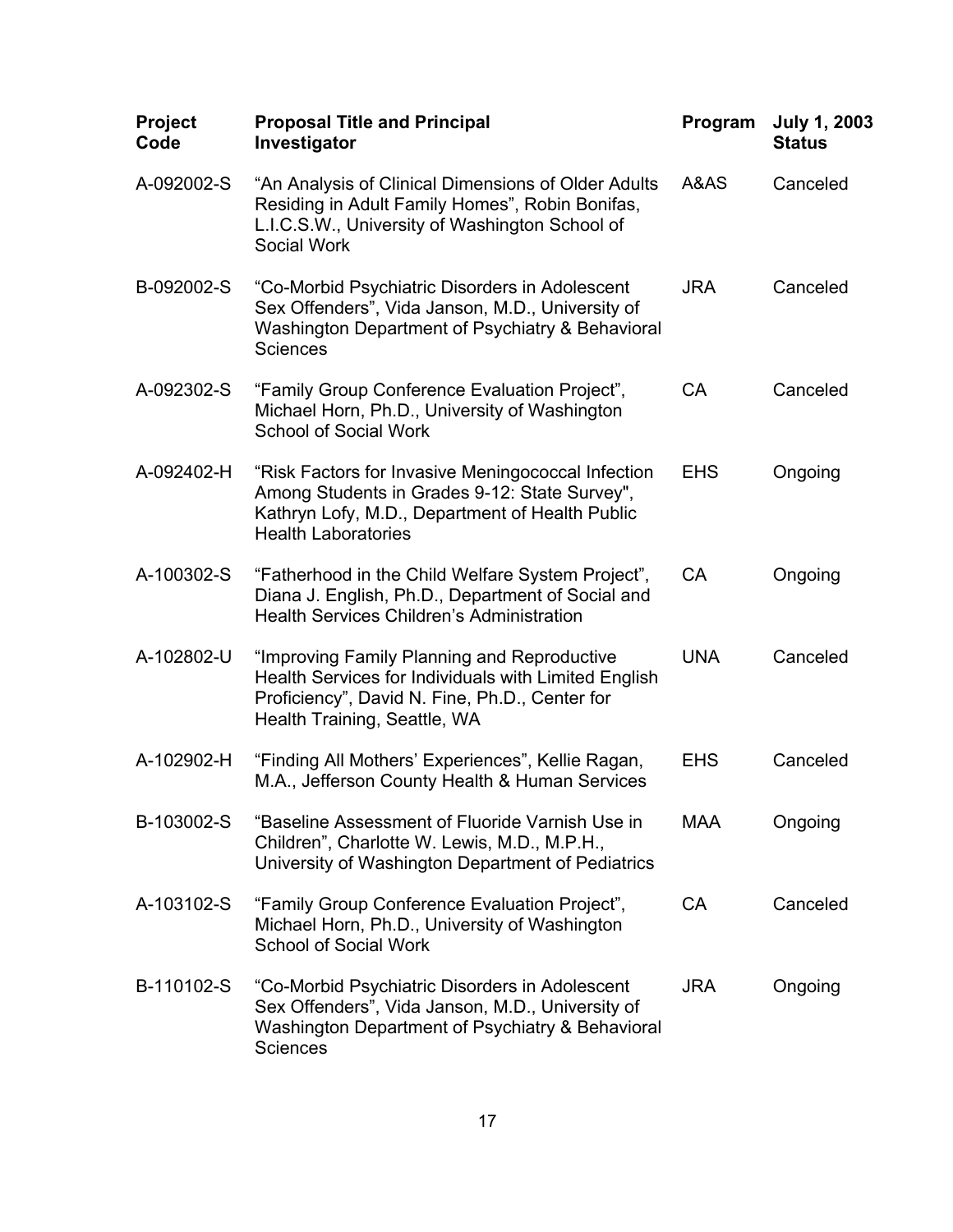| Project<br>Code | <b>Proposal Title and Principal</b><br>Investigator                                                                                                                                                             | Program     | <b>July 1, 2003</b><br><b>Status</b> |
|-----------------|-----------------------------------------------------------------------------------------------------------------------------------------------------------------------------------------------------------------|-------------|--------------------------------------|
| A-110202-S      | "Employee's Resistance to Change: A Study within<br>the Division of Child Support", Arel Johnson, St.<br>Martin's College, Lacey, WA                                                                            | <b>ESA</b>  | Canceled                             |
| B-111302-H      | "Fetal Deaths, Malformations, and Proximity to<br>Hazardous Waste Sites in Washington", Beth<br>Mueller, Dr.P.H., University of Washington<br>Department of Epidemiology                                        | <b>EHS</b>  | Ongoing                              |
| A-112202-S      | "Physician Networks and Children with Chronic<br>Conditions", David Grembowski, Ph.D., University<br>of Washington Department of Health Services                                                                | <b>MAA</b>  | Canceled                             |
| B-112502-S      | "Impact of Financing on Outcomes of Methadone<br>Maintenance", Dennis Deck, Ph.D., RMC Research<br>Corporation, Portland, OR                                                                                    | <b>DASA</b> | Ongoing                              |
| B-120402-S      | "Factors Affecting Outcomes in Child Dependency<br>and Termination Cases", Marna Geyer Miller,<br>Ph.D., Washington State Institute for Public Policy                                                           | <b>CA</b>   | Ongoing                              |
| B-120502-S      | "Mental Health and Juvenile Justice: Building an<br>Effective Model for Service Delivery", Eric W.<br>Trupin, Ph.D., University of Washington Division of<br><b>Public Behavioral Health and Justice Policy</b> | <b>JRA</b>  | Ongoing                              |
| A-121702-S      | "A Program of Medical Respite and Health Care<br>Outcomes and Costs among Homeless Persons",<br>Thomas Rea, M.D., M.P.H., University of<br><b>Washington Department of Medicine</b>                             | <b>MAA</b>  | Canceled                             |
| A-121802-U      | "Improving Family Planning and Reproductive<br>Health Services for Individuals with Limited English<br>Proficiency", David N. Fine, Ph.D., Center for<br>Health Training, Seattle, WA                           | <b>UNA</b>  | Ongoing                              |
| B-121902-U      | "Antiretroviral Drug Resistance Testing (ARVDRT)<br>Pilot Surveillance Project", Sharon G. Hopkins,<br>D.V.M., M.P.H., Public Health-Seattle & King<br>County                                                   | <b>UNA</b>  | Canceled                             |
| A-122002-S      | "Family Group Conference Evaluation Project",<br>Michael Horn, Ph.D., University of Washington<br><b>School of Social Work</b>                                                                                  | CA          | Canceled                             |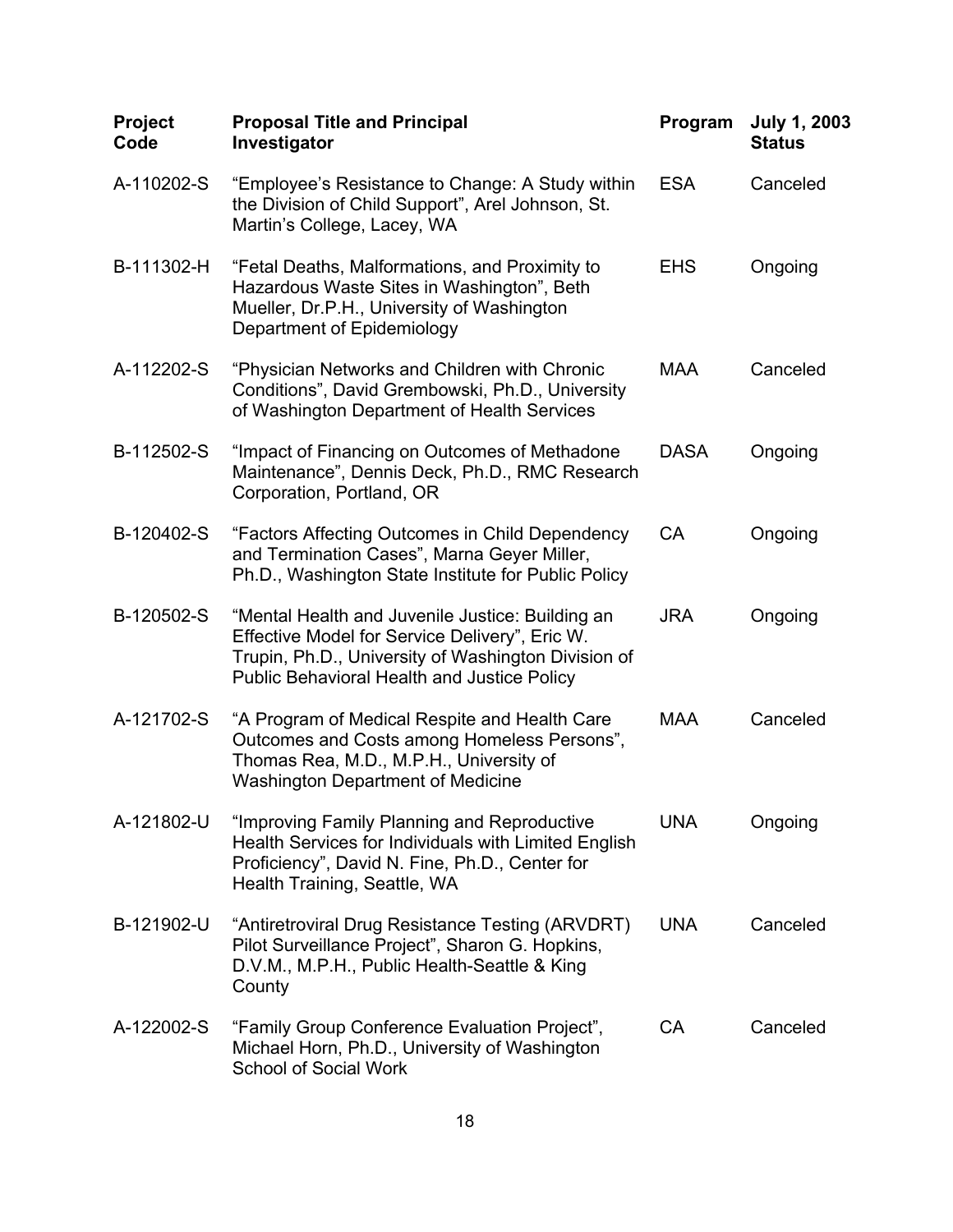| <b>Project</b><br>Code | <b>Proposal Title and Principal</b><br>Investigator                                                                                                                                                                           | Program    | <b>July 1, 2003</b><br><b>Status</b> |
|------------------------|-------------------------------------------------------------------------------------------------------------------------------------------------------------------------------------------------------------------------------|------------|--------------------------------------|
| B-122002-H             | "Assessing the Public Health Impact of the Direct-<br>to-Consumer Marketing for Genetic Testing for<br>Breast & Ovarian Cancer Susceptibility", Melanie F.<br>Myers, Ph.D., M.S., Centers for Disease Control &<br>Prevention | <b>EHS</b> | Canceled                             |
| B-122302-H             | "Awareness of Genetic Health Care Services",<br>Debra Lochner Doyle, M.S., Department of Health<br><b>Maternal and Child Health</b>                                                                                           | <b>CFH</b> | Ongoing                              |
| B-012403-H             | "Assessing the Public Health Impact of the Direct-<br>to-Consumer Marketing for Genetic Testing for<br>Breast & Ovarian Cancer Susceptibility", Melanie F.<br>Myers, Ph.D., M.S., Centers for Disease Control &<br>Prevention | <b>EHS</b> | Ongoing                              |
| A-012703-H             | "Impact of Family Planning Services Availability",<br>David C. Goodman, M.D., M.S., Dartmouth Medical<br>School                                                                                                               | <b>CFH</b> | Ongoing                              |
| A-012803-H             | "TCE Exposure Assessment", Jan C. Semenza,<br>Ph.D., M.P.H., Portland State University                                                                                                                                        | <b>CFH</b> | Canceled                             |
| A-012903-S             | "Family Group Conference Evaluation Project",<br>Karin Gunderson, M.S.W., University of<br><b>Washington School of Social Work</b>                                                                                            | <b>CA</b>  | Ongoing                              |
| B-013003-H             | "Antiretroviral Drug Resistance Testing (ARVDRT)<br>Pilot Surveillance Project", Susan E. Buskin, Ph.D.,<br>M.P.H., Public Health-Seattle & King County                                                                       | <b>UNA</b> | Ongoing                              |
| A-013103-H             | "Well Water Quality and Infant Health Study",<br>James VanDerslice, Ph.D., Department of Health<br>Office of Environmental Health Assessments                                                                                 | <b>EHP</b> | Ongoing                              |
| B-020103-H             | "Survey of HIV Disease and Care Plus Interview<br>(SHDC+)", Susan E. Buskin, Ph.D., M.P.H., Public<br>Health-Seattle & King County                                                                                            | <b>CFH</b> | Ongoing                              |
| A-021003-H             | "Identification of Pertussis Transmission Sources<br>among Infants Aged <4 Months in the US", Charla<br>A DeBolt, R.N., M.P.H., Public Health-Seattle &<br><b>King County</b>                                                 | <b>CFH</b> | Ongoing                              |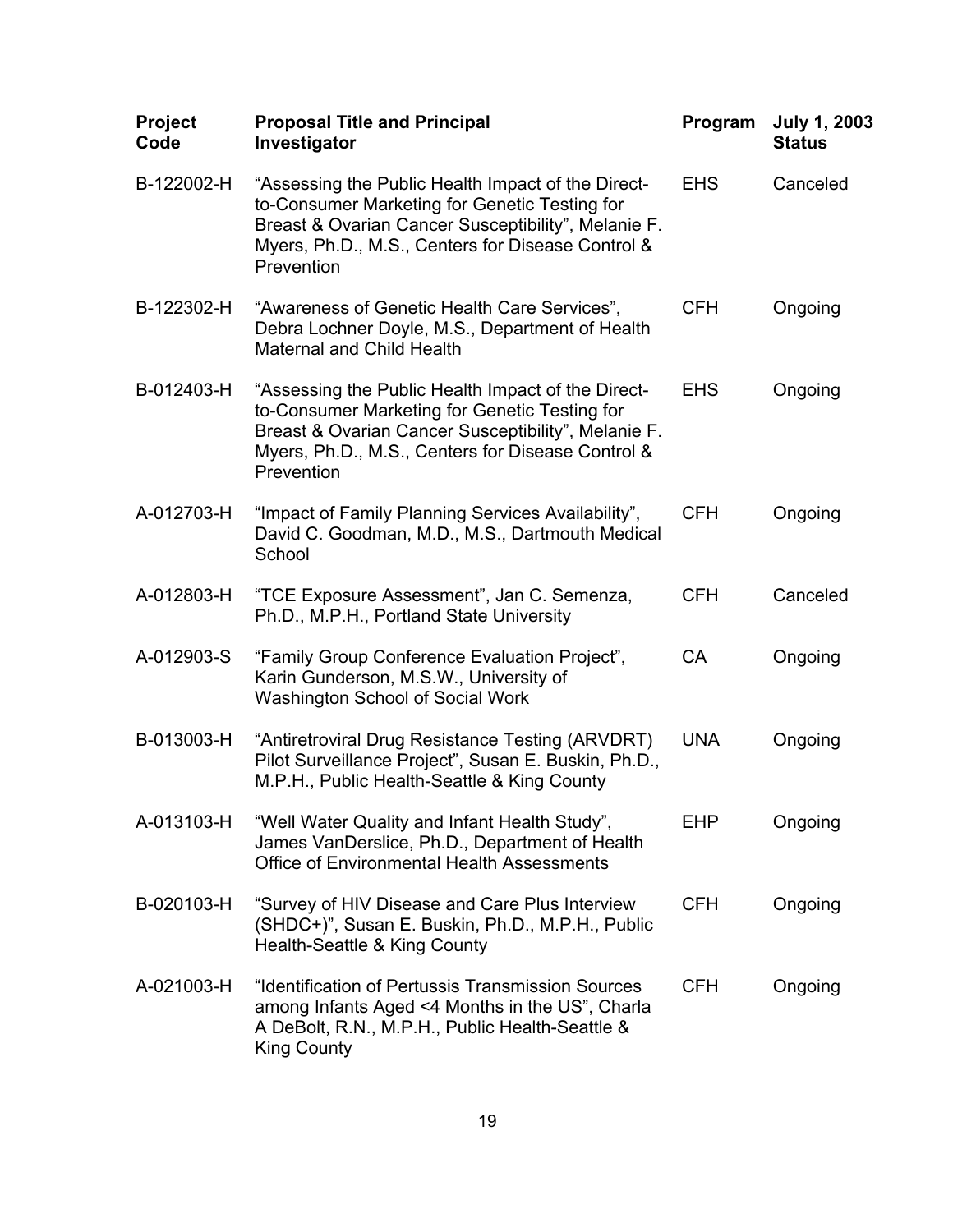| Project<br>Code | <b>Proposal Title and Principal</b><br>Investigator                                                                                                                                                       | Program      | <b>July 1, 2003</b><br><b>Status</b> |
|-----------------|-----------------------------------------------------------------------------------------------------------------------------------------------------------------------------------------------------------|--------------|--------------------------------------|
| A-022503-L      | "Evaluating Cost Effectiveness of Monitoring and<br><b>Enforcement in Mandatory Workers Compensation</b><br>Insurance", Candria Lee Rauser, University of<br>Washington Interdisciplinary Arts & Sciences | <b>SHARP</b> | Ongoing                              |
| B-022803-H      | "Validation of a Family History of Cancer<br>Questionnaire for Risk Factor Surveillance", Louise<br>Wideroff, Ph.D., National Cancer Institute                                                            | <b>CFH</b>   | Canceled                             |
| A-030303-S      | "Physician Networks and Children with Chronic<br>Conditions", David Grembowski, Ph.D., University<br>of Washington Department of Health Services                                                          | <b>MAA</b>   | Ongoing                              |
| B-030503-S      | "Improving Treatment Outcome through Program<br>Evaluation", Alice Huber, Ph.D., University of<br>Washington Alcohol & Drug Abuse Institute                                                               | <b>DASA</b>  | Canceled                             |
| A-031103-H      | "General Population HIV/AIDS Knowledge,<br>Attitudes, and Beliefs (KAB) Survey", Todd Rime,<br>M.A., Department of Health Infectious Disease &<br><b>Reproductive Health</b>                              | <b>CFH</b>   | Ongoing                              |
| B-031203-S      | "Welfare-to-Work Housing Voucher Evaluations",<br>Gregory B Mills, Ph.D., Abt Associates, Cambridge,<br>МA                                                                                                | <b>ESA</b>   | Ongoing                              |
| B-031703-H      | "Bladder Cancer and Socioeconomic Status in<br>Washington", Alan Dabney, M.S., University of<br><b>Washington Department of Biostatistics</b>                                                             | <b>CFH</b>   | Ongoing                              |
| B-032403-S      | "Evaluation of Continuity of Gero-Psychiatric Care<br>in a Community Setting", Peggy Odegard,<br>Pharm.D., University of Washington School of<br>Pharmacy                                                 | <b>MHD</b>   | Ongoing                              |
| A-040303-S      | "Welfare Dependency and Labor Force<br>Participation", Dan Axelsen, Washington State<br>University                                                                                                        | <b>ESA</b>   | Ongoing                              |
| A-040403-H      | "Administrative Data and Quality of Care Research<br>in Stroke", David Tirschwell, M.D., M.Sc., University<br>of Washington Department of Neurology                                                       | <b>EHS</b>   | Ongoing                              |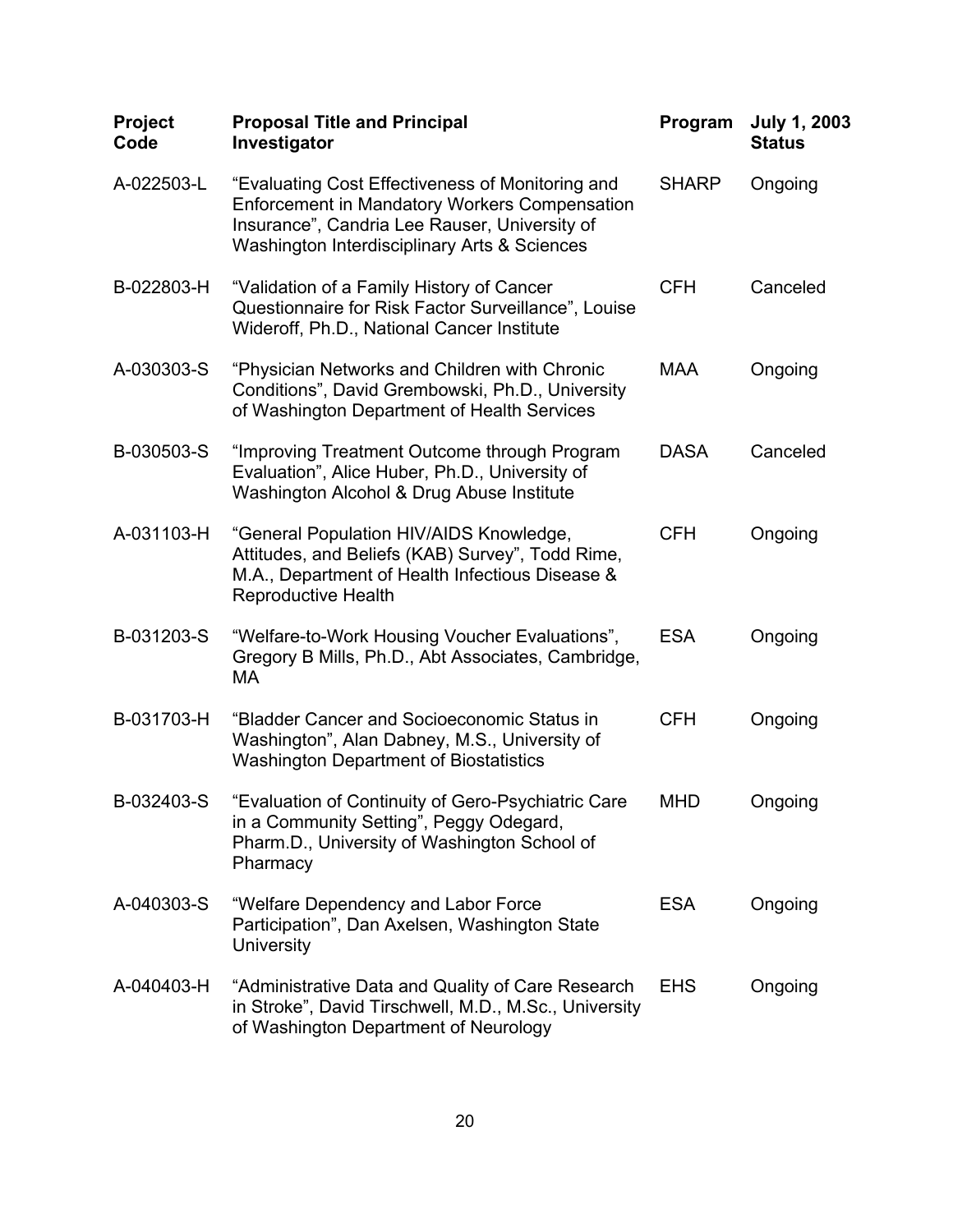| <b>Proposal Title and Principal</b><br>Investigator                                                                                                                        | Program      | <b>July 1, 2003</b><br><b>Status</b> |
|----------------------------------------------------------------------------------------------------------------------------------------------------------------------------|--------------|--------------------------------------|
| "Increasing Foster Child Enrollment in Early<br>Learning", Abraham B. Bergman, M.D., Harborview<br><b>Medical Center</b>                                                   | CA           | Ongoing                              |
| "Access to Orthodontic Care for Children with Cleft<br>Lip and/or Palate", Charlotte W Lewis, M.D.,<br>M.P.H., University of Washington Department of<br><b>Pediatrics</b> | <b>MAA</b>   | Ongoing                              |
| "Unified Family Court Pilot Project Evaluation",<br>Barbara A Lucenko, Ph.D., Administrative Office of<br>the Courts                                                       | <b>CA</b>    | Ongoing                              |
| "Accuracy of Fetal Death Certificate Records",<br>Mona Lydon-Rochelle, Ph.D., M.P.H., University of<br><b>Washington School of Nursing</b>                                 | <b>EHS</b>   | Ongoing                              |
| "Primary and Secondary Predictors of Workplace<br>Disability", Bert Stover, University of Washington<br>Department of Health Services                                      | <b>SHARP</b> | Ongoing                              |
| "Senior Falls Prevention Study", Mary LeMier,<br>M.P.H., Department of Health Injury Prevention<br>Program                                                                 | <b>CFH</b>   | Ongoing                              |
| "Long-Term Outcomes of Mental Health Division<br>Clients", Stephen C. Lerch, Ph.D., Washington<br><b>State Institute for Public Policy</b>                                 | <b>MHD</b>   | Ongoing                              |
| "National Norms for the MAYSI-2", Thomas Grisso,<br>Ph.D., University of Massachusetts Medical School                                                                      | <b>JRA</b>   | Ongoing                              |
| "Geographies of Infant Birthweight", Janice Bell,<br>M.N., M.P.H., University of Washington Department<br>of Health Services                                               | <b>EHS</b>   | Ongoing                              |
| "A Retrospective Analysis of Deformation<br>Plagiocephaly", Christy M. McKinney, M.P.H.,<br>University of Washington Department of<br>Epidemiology                         | <b>EHS</b>   | Ongoing                              |
| "Failure of Nonoperative Management of Splenic<br>Injuries: Causes and Consequences", Gregory J<br>Jurkovich, M.D., Harborview Medical Center<br>Department of Surgery     | <b>HSQA</b>  | Ongoing                              |
|                                                                                                                                                                            |              |                                      |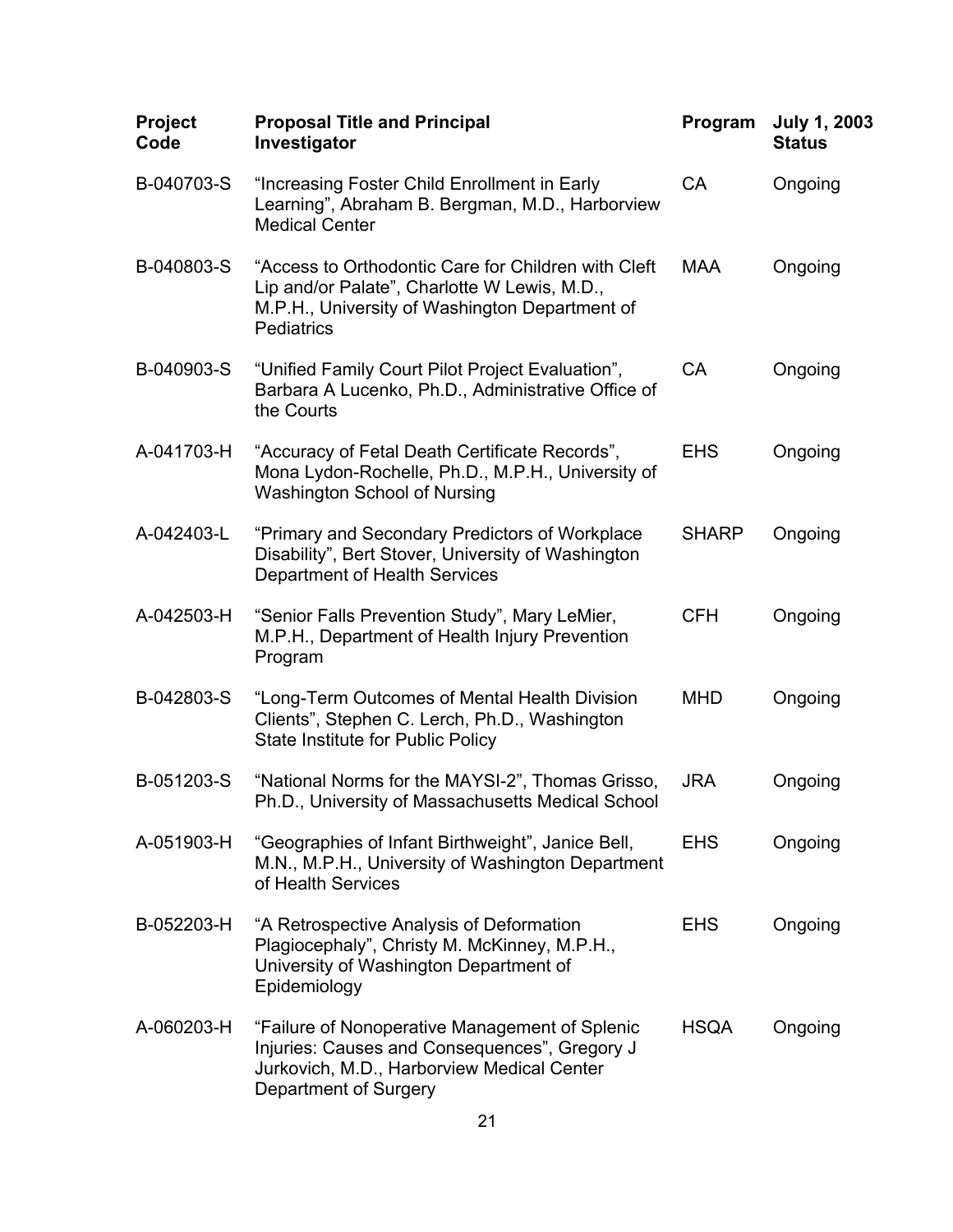| Project<br>Code | <b>Proposal Title and Principal</b><br>Investigator                                                                                                                                                                 | Program    | <b>July 1, 2003</b><br><b>Status</b> |
|-----------------|---------------------------------------------------------------------------------------------------------------------------------------------------------------------------------------------------------------------|------------|--------------------------------------|
| A-060503-H      | "SARS Coronavirus EIA in Blood Samples", Dean<br>Erdman, M.D., Centers for Disease Control &<br>Prevention                                                                                                          | <b>EHS</b> | Ongoing                              |
| B-060603-H      | "Improving Investigations Conducted to Detect and<br>Prevent Transmission of Mycobacterium<br>tuberculosis in Foreign-born Communities in the<br>US", Stefan Goldberg, M.D., Public Health-Seattle<br>& King County | <b>CFH</b> | Ongoing                              |
| B-061603-S      | "Pediatric Condition Falsification Database",<br>Kenneth W Feldman, M.D., Children's Hospital &<br>Regional Medical Center, Seattle, WA                                                                             | <b>CA</b>  | Ongoing                              |
| A-061703-S      | "Prevalence, Patterns, and Impact of Mental Health<br>Systems among Juvenile Detainees", Eric W.<br>Trupin, Ph.D., University of Washington<br>Department of Psychiatry & Behavioral Sciences                       | <b>JRA</b> | Ongoing                              |
| B-061703-S      | "Recovery Measurement Prototype Project", Judy<br>J. Hall, Ph.D., Department of Social & Health<br><b>Services Mental Health Division</b>                                                                           | <b>MHD</b> | Ongoing                              |
| B-061803-S      | "Clinical and Economic Impact of Pharmacist's<br>Recommendations in Geropsychiatric Nursing<br>Home Residents", Clarke St. Dennis, Ph.D.,<br>Washington State University College of Pharmacy                        | <b>MHD</b> | Ongoing                              |
| A-061903-H      | "Risk Factors for Postpartum Suicide and<br>Parasuicide", Melissa Schiff, M.D., M.P.H.,<br>Harborview Injury Prevention & Research Center                                                                           | <b>EHS</b> | Ongoing                              |
| A-062003-H      | "Assessment of the Risks and Benefits Associated<br>with Receipt of STARHS Results", Gary M.<br>Goldbaum, M.D., M.P.H., Public Health-Seattle &<br><b>King County</b>                                               | <b>CFH</b> | Ongoing                              |
| A-062503-S      | "Barriers to the Management of Child and<br>Adolescent Depression", Laura P. Richardson,<br>M.D., M.P.H., University of Washington Child<br><b>Health Institute</b>                                                 | <b>MAA</b> | Ongoing                              |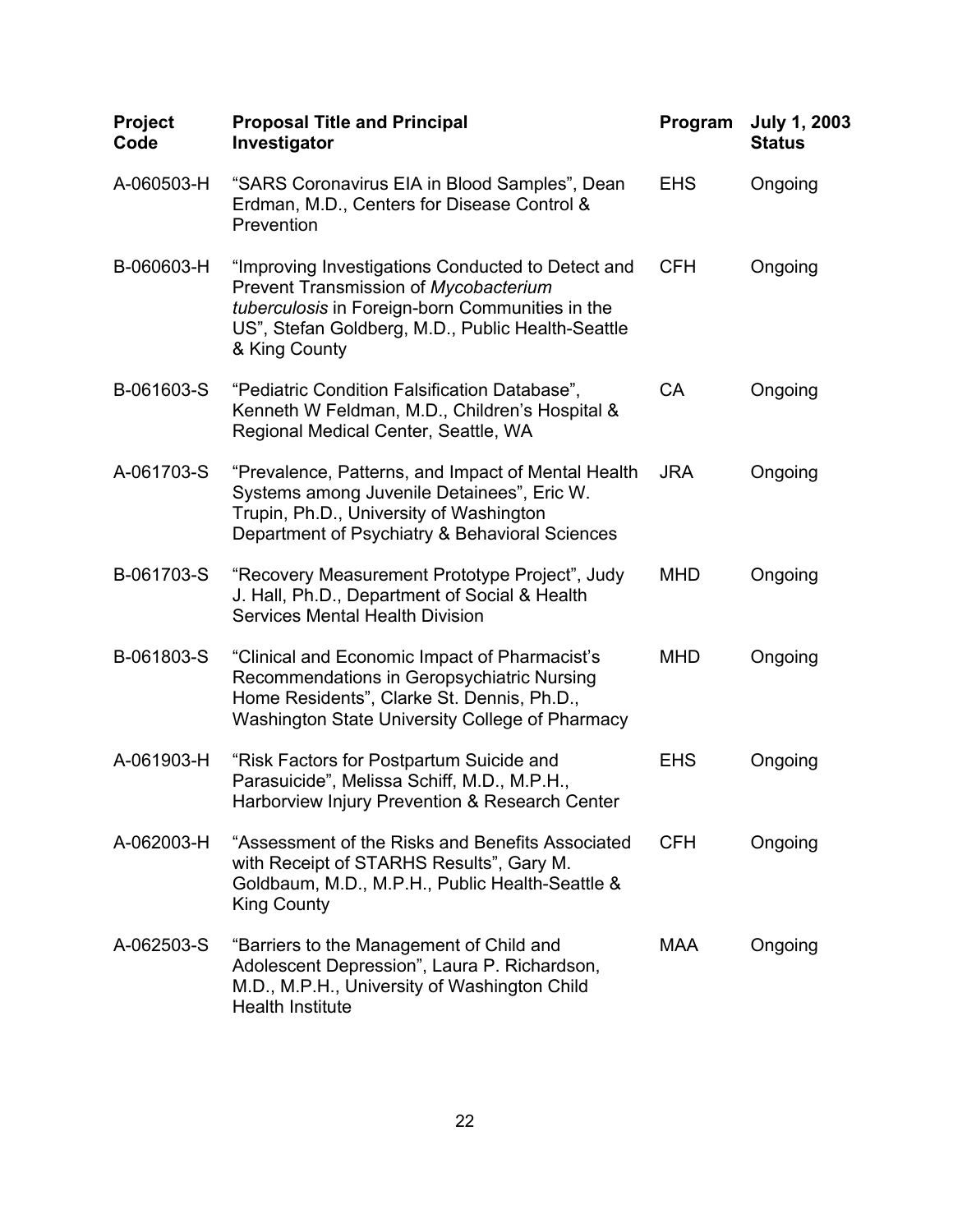| <b>Project</b><br>Code | <b>Proposal Title and Principal</b><br>Investigator                                                                                                                      | Program     | <b>July 1, 2003</b><br><b>Status</b> |
|------------------------|--------------------------------------------------------------------------------------------------------------------------------------------------------------------------|-------------|--------------------------------------|
| A-062603-H             | "Geographic and Career Trajectories of<br>Washington State's J-1 Visa Waiver Program", L.<br>Gary Hart, Ph.D., University of Washington<br>Department of Family Medicine | <b>HSQA</b> | Ongoing                              |
| A-062703-H             | "TCE Exposure Assessment", Jan C. Semenza,<br>Ph.D., M.P.H., Portland State University                                                                                   | <b>CFH</b>  | Ongoing                              |
| B-063003-S             | "Peninsula Partnership--SAMHSA Cooperative<br>Agreement", Robert Bennett, M.A., Resource<br>Development Associates, Lafayette, CA                                        | <b>MHD</b>  | Canceled                             |